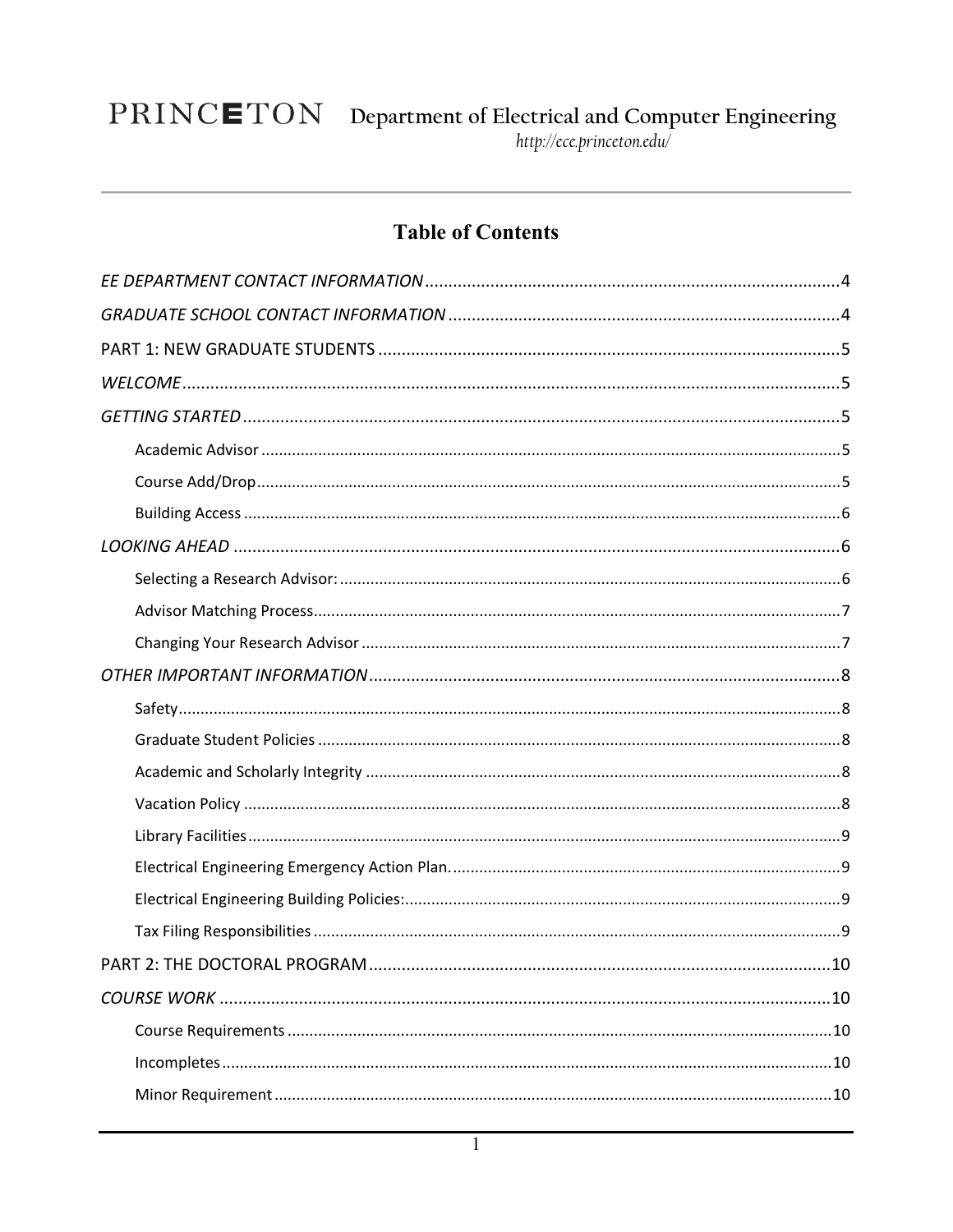# $\textbf{PRINC}\textbf{ETON}\quad\text{Department of Electrical and Computer Engineering}\label{thm:http://ecc-princeton.edu/} \textit{http://ecc-princeton.edu/}$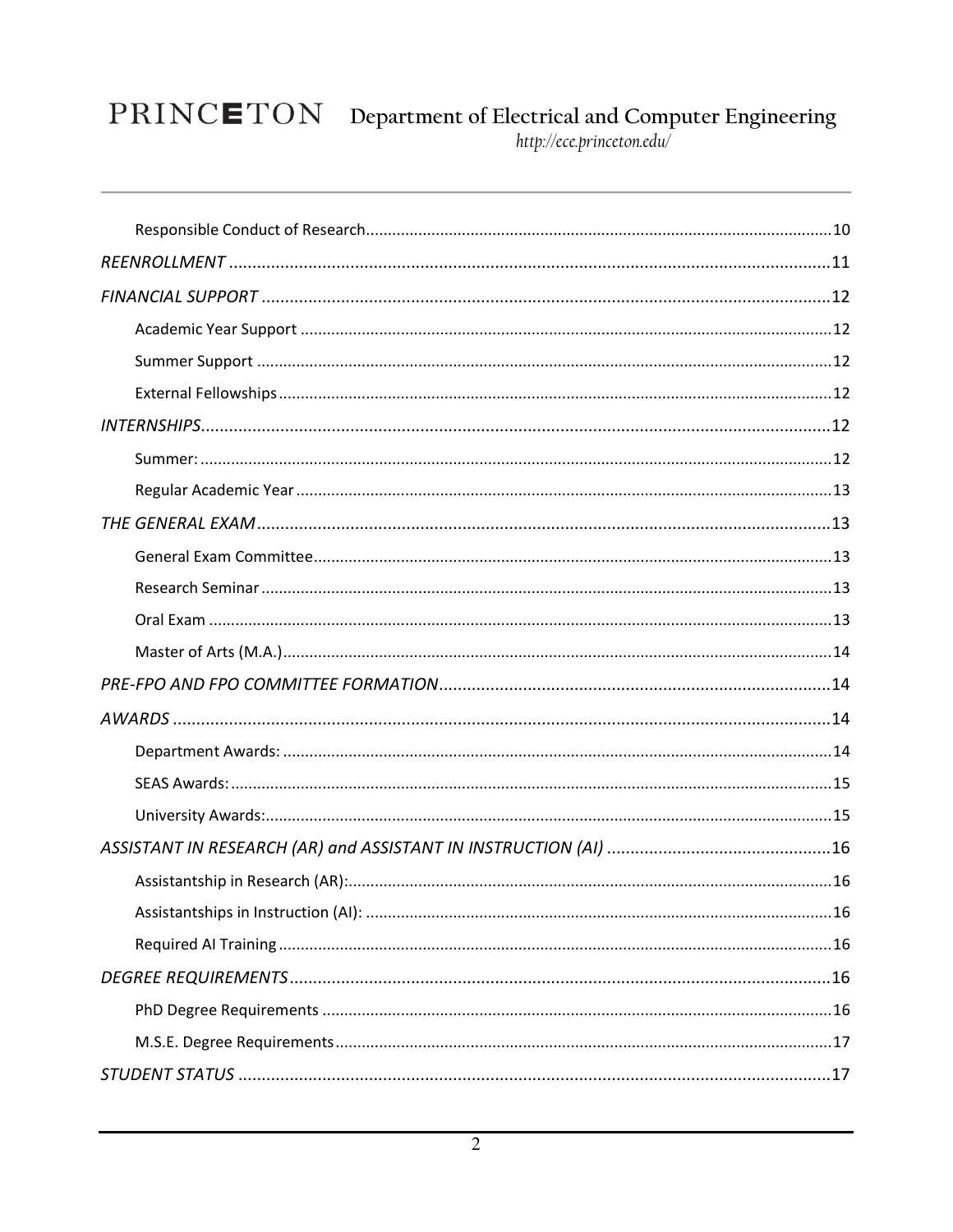# $\textbf{PRINC}\textbf{ETON}\quad\text{Department of Electrical and Computer Engineering}\label{thm:http://ecc-princeton.edu/} \textit{http://ecc-princeton.edu/}$

| NOTE: The Following procedure has been modified to accommodate virtual FPOs until further notice |  |
|--------------------------------------------------------------------------------------------------|--|
|                                                                                                  |  |
|                                                                                                  |  |
|                                                                                                  |  |
|                                                                                                  |  |
| The Graduate Program Office will help you with the required submissions to Seeley G. Mudd        |  |
|                                                                                                  |  |
|                                                                                                  |  |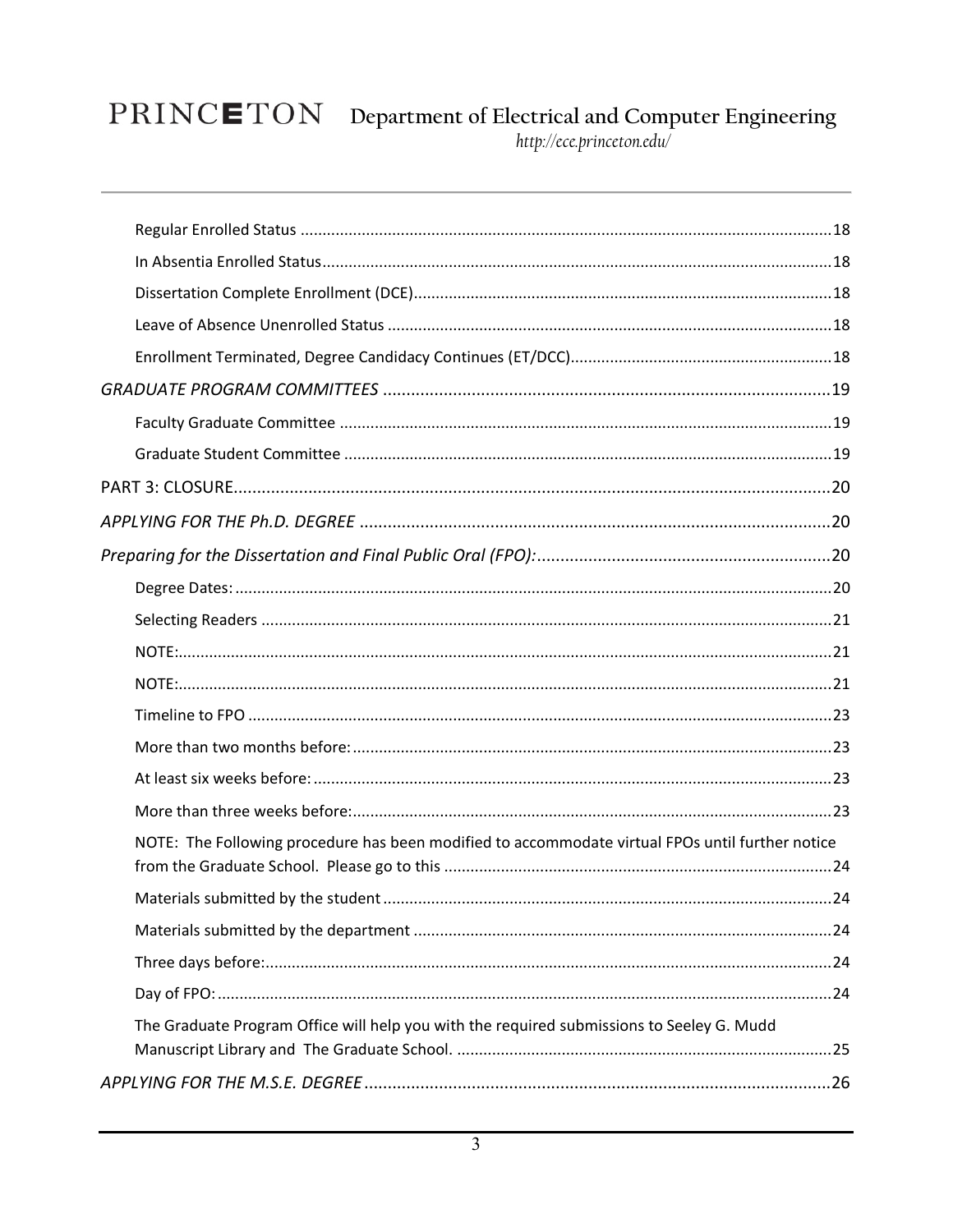### *ECE DEPARTMENT CONTACT INFORMATION*

<span id="page-3-0"></span>**Department Chair** Prof. James C. Sturm B212 Engineering Quadrangle Email: [sturm@princeton.edu](mailto:sturm@princeton.edu)

**Graduate Program Coordinator** Jean Bausmith B209 Engineering Quadrangle Email: [jb6@princeton.edu](mailto:jb6@princeton.edu)

**Director of Graduate Studies (DGS)** Prof. Niraj Jha B220 Engineering Quadrangle Email: [jha@princeton.edu](mailto:jha@princeton.edu)

**Assistant Graduate Program Coordinator** Kate Brosowsky B209 Engineering Quadrangle Email[: cbrosows@Princeton.EDU](mailto:cbrosows@Princeton.EDU)

### *GRADUATE SCHOOL CONTACT INFORMATION*

<span id="page-3-1"></span>**Assistant Dean for Academic Affairs** [Christine Fecenko](http://gradschool.princeton.edu/staff/christine-fecenko-murphy) Murph*y* Email: [cm15@princeton.edu](mailto:%20cm15@princeton.edu)

**Associate Dean for Student Life** Lisa Schreyer Email: [schreyer@princeton.edu](mailto:schreyer@princeton.edu)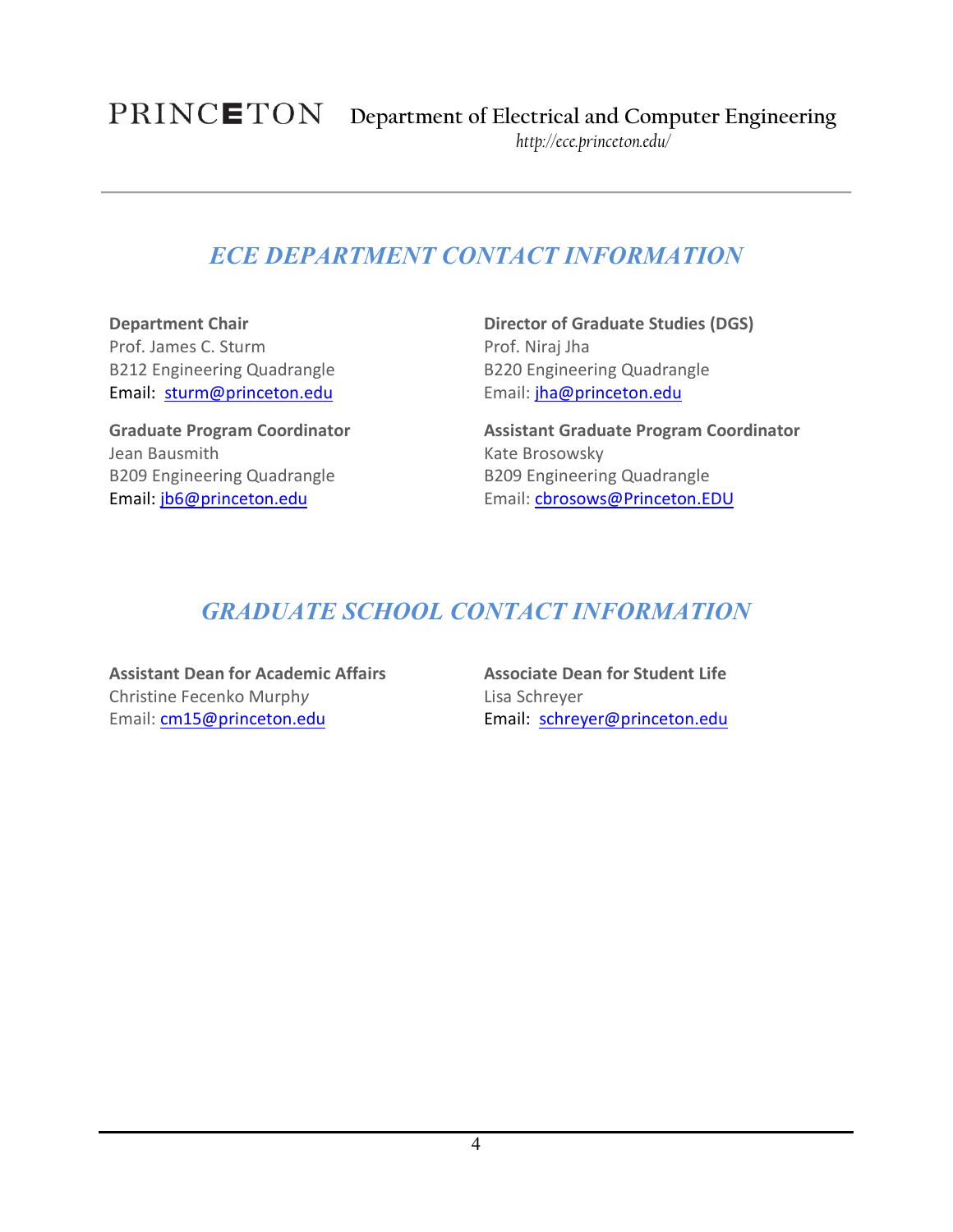### **PART 1: NEW GRADUATE STUDENTS**

### <span id="page-4-1"></span><span id="page-4-0"></span>*WELCOME*

We are delighted that you have chosen Princeton's Department of Electrical and Computer Engineering for your graduate studies! Princeton has much to offer, both at the Department and University levels. We encourage you to take advantage of the many opportunities at Princeton to get to know the faculty and your fellow students.

During your time at Princeton you will also interact with a range of university staff in the Department, the School of Engineering and Applied Science, and the Graduate School. Many of these people have years of experience at Princeton and are happy to assist graduate students in their research, in answering questions, and in guiding them through the maze of university administration.

If you have questions about university procedures and don't know who to contact, start with the ECE Graduate Program Coordinator:

Jean Bausmith, B209 E-Quad, 8-6728, [jb6@Princeton.edu.](file://files.princeton.edu/eeresource/Grads/Coordinator/Tamara)

If you have any concerns that apply specifically to you (personal or professional), feel free to contact the Director of Graduate Studies (DGS), Professor Niraj Jha, B220 E-Quad, 8-4754, [jha@princeton.edu.](mailto:jha@princeton.edu)

### <span id="page-4-2"></span>*GETTING STARTED*

Fall Semester: Classes begin on September 1. If you have not already done so, please log into [TigerHub](https://registrar.princeton.edu/tigerhub/) to sign-in for the academic year, enroll in courses, view course and exam schedules, view your academic record, follow degree progress, and evaluate courses.

<span id="page-4-3"></span>*Academic Advisor:* Each incoming student is assigned an academic advisor to help with course selection and other academic matters. Please meet with your academic advisor as soon as possible.

<span id="page-4-4"></span>*Course Add/Drop:* If you want to add or drop a course after the Graduate School's posted deadline (see [academic calendar\)](https://registrar.princeton.edu/academic-calendar-and-deadlines) the change is done via a Course Enrollment Worksheet. You can find the form on TigerHub. The form should be signed by the DGS, a copy provided to the Graduate Program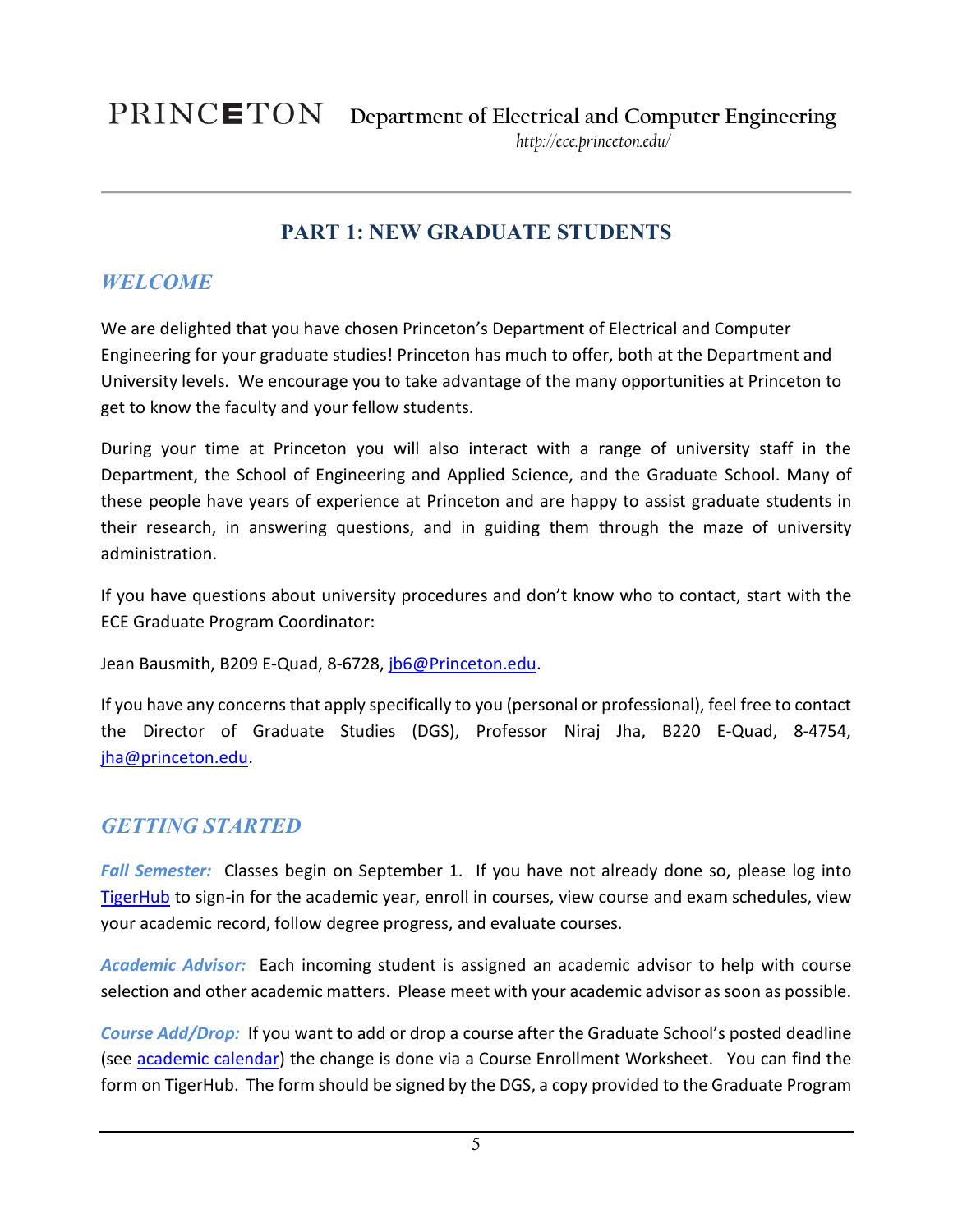### **Department of Electrical and Computer Engineering** *http://ece.princeton.edu/*

Coordinator and the original delivered to the Registrar, 101 West College. If you stop attending a class but do not officially drop the class, you will receive a grade assigned by the course instructor.

<span id="page-5-0"></span>*Building Access:* If you require access to the Engineering Quad, please have your advisor contact the department manager, Cecilia York. Please do not contact her directly.

### <span id="page-5-1"></span>*LOOKING AHEAD*

<span id="page-5-2"></span>*Selecting a Research Advisor:* Choosing a research advisor is one of the most important steps in the Ph.D. program; it should be done with care. A good way to select a research advisor is to get to know most (if not all) of the professors in your area of interest, and to schedule meetings with these professors so they can learn about your interests. Students should contact the professors to arrange one-on-one meetings during the fall semester of the first year. In addition to meetings with professors, students should talk with current graduate students and ask professors for permission to visit and sit in on some research-group meetings.

It is not uncommon for students to focus initially on finding a professor whose research interests most closely align with the student's. But, there are also other factors to consider, in addition to the area of research:

- If Is there a good match in terms of research style? (For example, an experimental vs. theoretical focus; collaborative, group-oriented research vs. more independent research)
- What is the amount of faculty time available for students, and what is the style of interactions? Some professors schedule one-hour weekly meetings with students, other professors might stop by the lab to chat periodically, and others expect the students to arrange appointments when they need to talk.
- **What about personality, keeping in mind that dissertation research usually lasts for three to** five years?
- What do the graduate students from the research group do after they graduate? Do most go into academia or industry? How does this match your own career aspirations?
- How long does it typically take students to graduate from the group?
- What other things do current students in the group say about the research environment?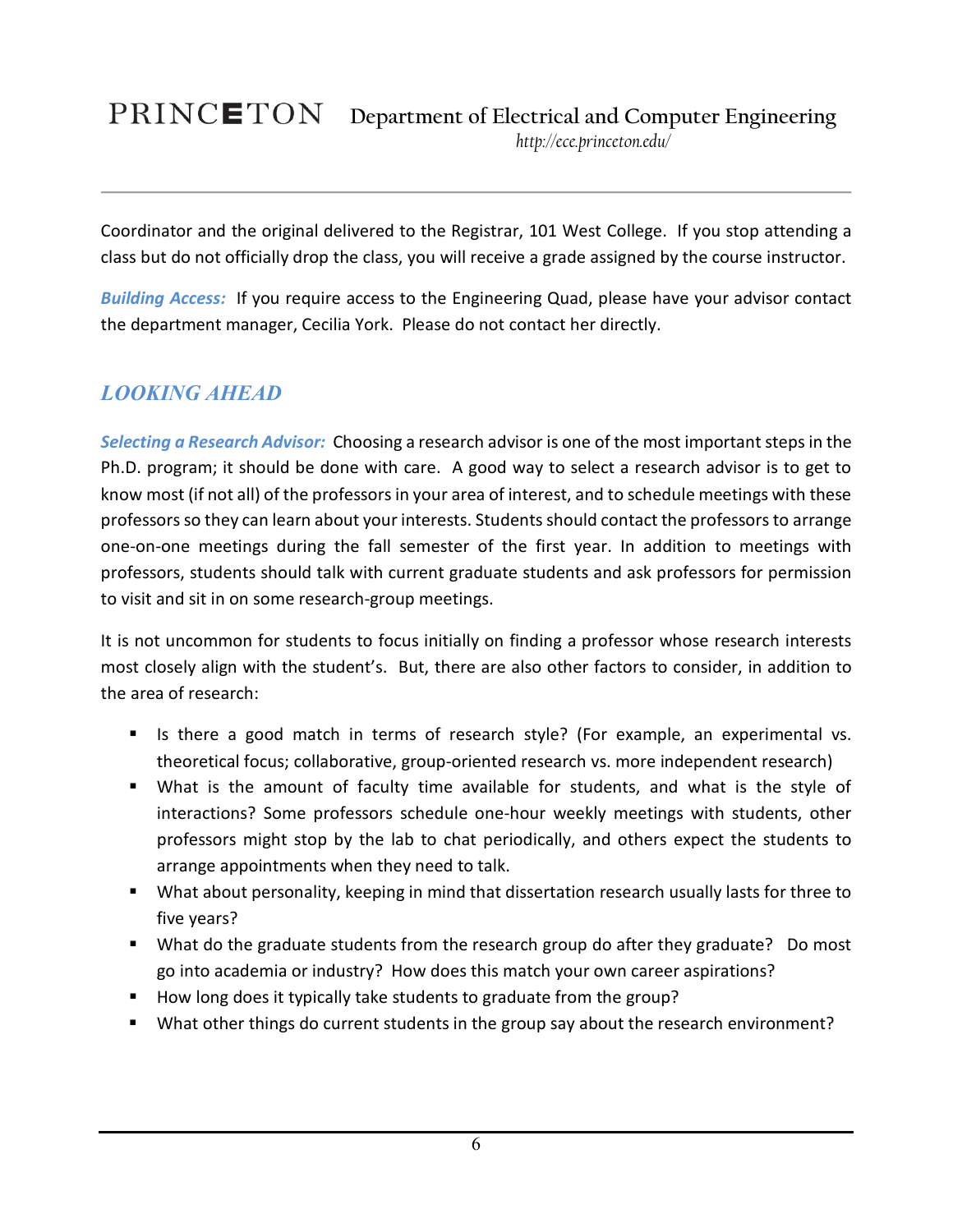As you can see, selecting an advisor goes beyond research alone. You should ask enough questions to develop a sense of which faculty member's research interests and work style are most compatible with your own.

Certain faculty may have specific expectations for students in their research group. Be sure to discuss course/research plans with your academic advisor early in the Fall semester.

<span id="page-6-0"></span>*Advisor Matching Process:* On or before January 10, 2022 each first year Ph.D. student is asked to submit a ranked order list of exactly three advisor preferences. Each preference can be either an individual faculty advisor or a pair of co-advisors. The list is submitted via a Google form that the Graduate Program Coordinator will send to you. Prior to the start of the Spring semester each student will be notified if it has been possible to match a student with one of the three submitted preferences. Non-matched students may need to reconsider their list of preferences and can be subsequently matched at any point in the spring semester.

Each faculty member is free to make a decision on a student advisee during the end of fall semester matching period or wait until any later time in spring semester. If a faculty member decides to wait, he or she will discuss this with those students who listed their names on the preference lists before the Friday of intercession. Each student can then make his or her own choice: participate in this round of matching or wait until later.

You must have a research advisor by June 1 of your first year to be reenrolled for the 2<sup>nd</sup> year. If you do not, you should schedule a meeting with the DGS to discuss your plans.

<span id="page-6-1"></span>*Changing Your Research Advisor:* The Department recognizes research interests may change after a student begins graduate study at Princeton. If you feel that your talents and interests would be better served working with a different research advisor, a change is most often possible. While it can feel awkward to switch advisors, the benefits often outweigh the difficulties.

The specifics of how to go about changing research advisors depends on the individual situation. You are encouraged to discuss the situation (confidentially, if preferred) with the DGS. But in general, a typical approach for a student to follow is to:

- Discuss any issues with the current advisor. Sometimes a simple adjustment of research topic may be enough to improve the situation.
- Speak to faculty members with whom the student would like to work.
- Finalize plans with the professor who will be the new advisor.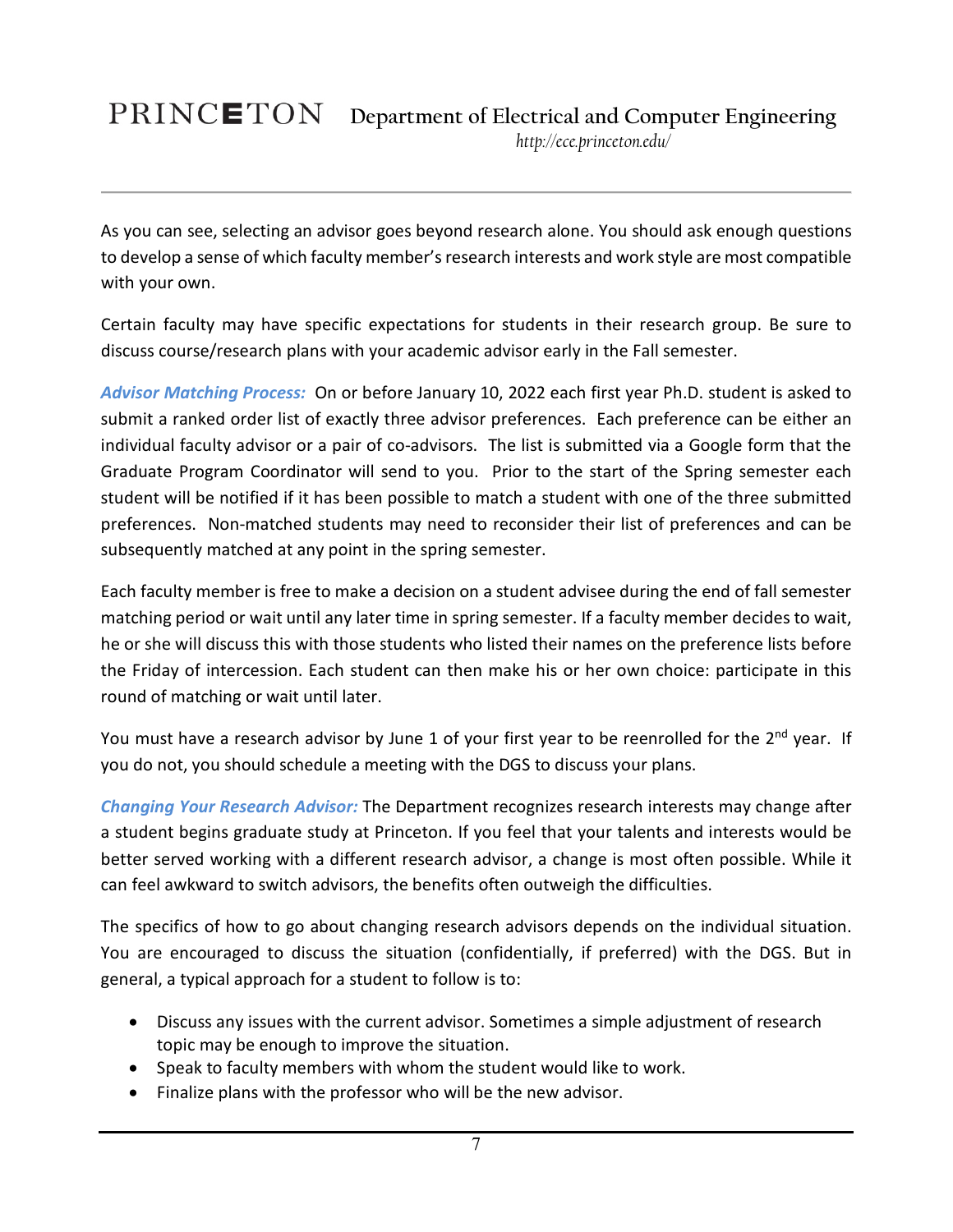### PRINCETON

- Let the previous advisor know about the new choice and work out a transition plan.
- When the switch is finalized, notify the Graduate Program Coordinator to update the records.

### <span id="page-7-0"></span>*OTHER IMPORTANT INFORMATION*

<span id="page-7-1"></span>*Safety: Laboratory Safety is of the utmost importance! All incoming first year graduate students are required to take Laboratory Safety Seminars to help ensure their safety and the safety of their colleagues.* Every student who works in a laboratory *must* complete the Laboratory Safety Course. In addition, the [SEAS Safety Guidelines](https://engineering-resources.princeton.edu/safety/) outlines procedures to ensure a safe and healthy working environment for all faculty, staff, students and visitors. Please review the SEAS Safety Guidelines to ensure the safety of you and your colleagues. If you are sure that you will not be working in a lab or if you have questions about Lab Safety Training, please see the Graduate Program Coordinator, Colleen Conrad*.* 

<span id="page-7-2"></span>*Graduate Student Employment Policies:* Please review the [Graduate School policies.](https://gradschool.princeton.edu/policies/employment)

<span id="page-7-3"></span>*Academic and Scholarly Integrity:* The ability of the University to achieve its goals depends upon the quality and integrity of the academic and scholarly work that its faculty, staff, and students perform. Intellectual integrity, with its accompanying rights and responsibilities, lies at the heart of the University's mission. Observing basic honesty in one's work, words, ideas, and actions is a principle to which all members of the community are required to subscribe. The best guide to these issues is the University's publication *[Rights, Rules, Responsibilities](http://www.princeton.edu/pub/rrr/part1/)* (RRR). The RRR is revised and reprinted each year; however, the standards for issues such as plagiarism and other academic violations do not change**.** *It is crucial that you read and understand the RRR, most importantly the section on 2.4 Academic Regulations. You must understand what constitutes an academic violation at Princeton. If you have questions, please contact the Director of Graduate Studies,*  [jha@princeton.edu](mailto:jha@princeton.edu)

<span id="page-7-4"></span>*Vacation Policy:* Graduate study is a full-time commitment. As outlined in the [Graduate School](https://gradschool.princeton.edu/policies/student-vacation-time)  [Policies,](https://gradschool.princeton.edu/policies/student-vacation-time) during the academic year, August 1 to July 30, graduate students may take up to, but no more than, 4 weeks of vacation (this includes standard university vacation days). The department encourages students to take vacation, as a break from work often increases your subsequent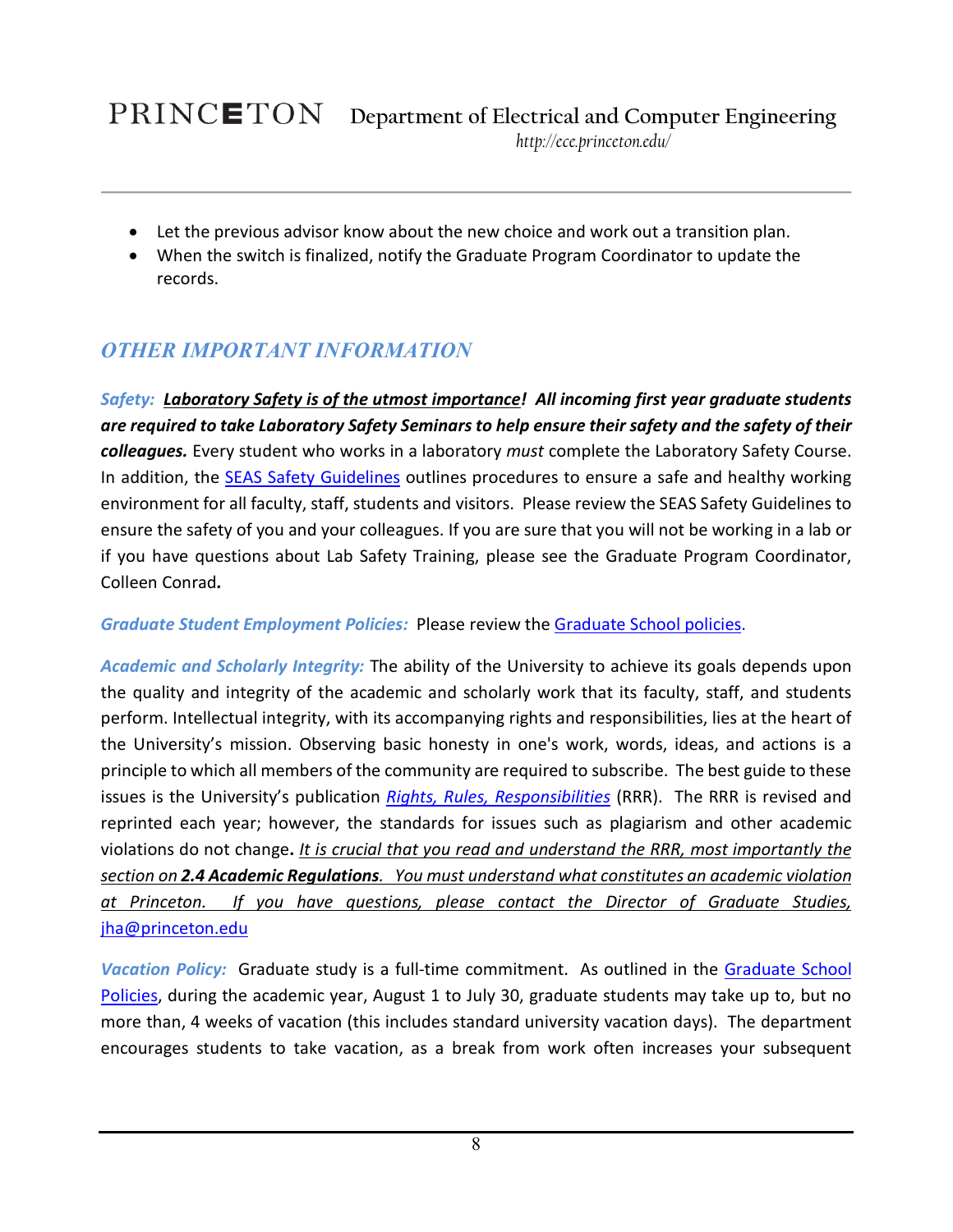# **Department of Electrical and Computer Engineering**

*http://ece.princeton.edu/*

productivity. However, please remember that any vacation time must be discussed and approved by your advisor (academic or research) before taking time off.

If you are assigned as an AI, please discuss your vacation plans with the Professor teaching the course. If you anticipate being an AI during the Fall semester and are planning to travel during the summer, please ensure that you will return before the start of the Fall semester. NOTE: International Students, if you are returning home to renew your visa, please check with the Davis International Center regarding the timing of your travel and possible delays.

<span id="page-8-0"></span>*Library Facilities:* The University's library is accessible [here.](https://library.princeton.edu/special-collections/policies/masters-theses-and-phd-dissertations-submission-guidelines) From this site, you can access the University's on-line catalog and many databases, including the electronic version of many key journals in electrical engineering. The University also has an electronic document delivery service, whereby you can request articles from journals not held by the Library, or in older volumes in branch libraries. Believe it or not, there are also "non-virtual" branches of the library throughout campus!

<span id="page-8-1"></span>*Electrical and Computer Engineering Emergency Action Plan. Please review the [Department's](https://ee.princeton.edu/node/3806)  [Emergency Action Plan.](https://ee.princeton.edu/node/3806)* 

<span id="page-8-2"></span>*Electrical and Computer Engineering Building Policies: Please review the [Department's Building](https://ee.princeton.edu/node/4056)  [Policies](https://ee.princeton.edu/node/4056)* 

<span id="page-8-3"></span>*Tax Filing Responsibilities*: For international students, please see the Davis International Center website [regarding](http://www.princeton.edu/intlctr/davis-ic-home/taxes-social-security/) [taxes and social security.](https://davisic.princeton.edu/node/1005)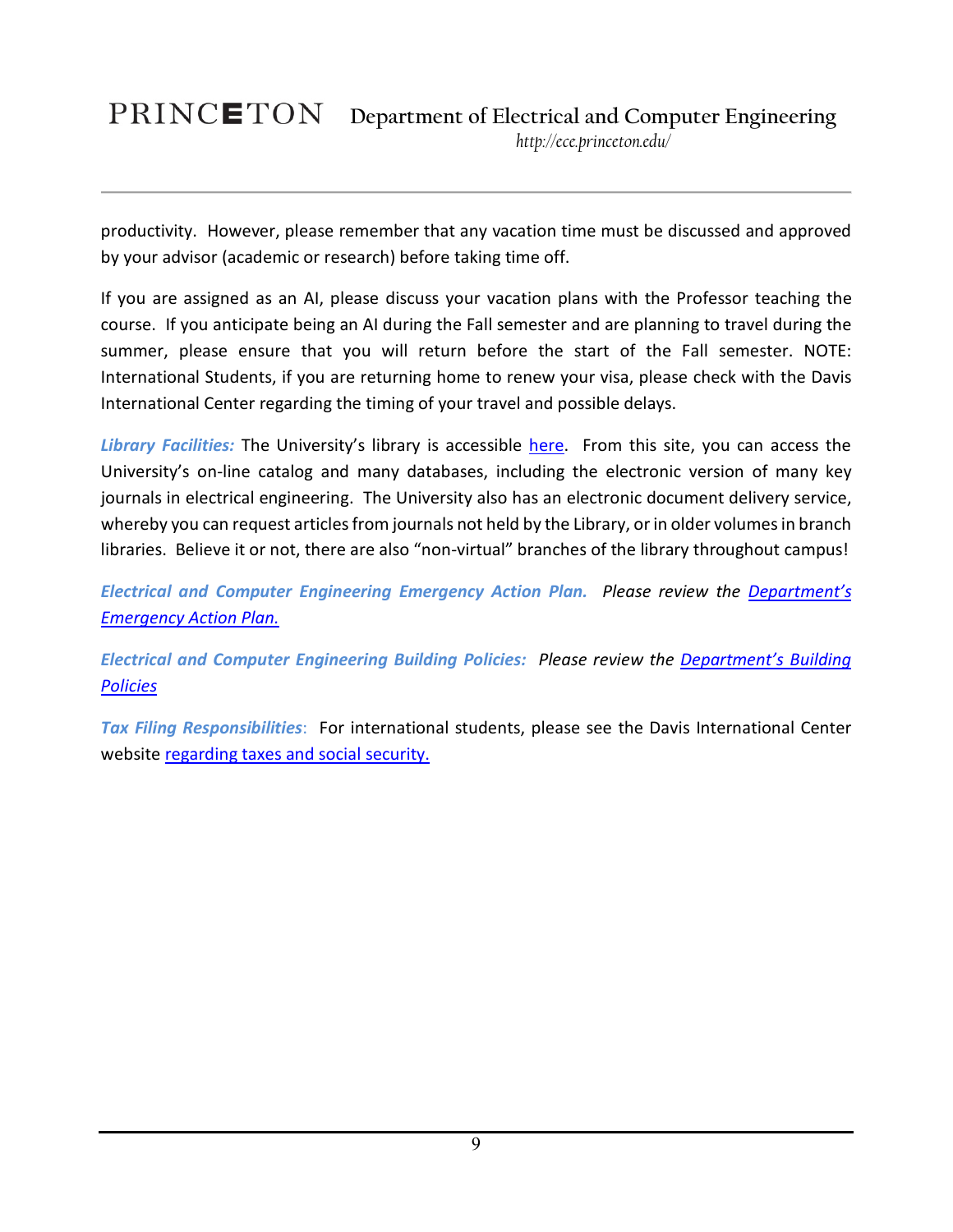### **PART 2: THE DOCTORAL PROGRAM**

### <span id="page-9-1"></span><span id="page-9-0"></span>*COURSE WORK*

<span id="page-9-2"></span>*Course Requirements*: A minimum of eight graded technical courses at the 400 and/or 500 level must be completed in the first two years of Ph.D. study, with a required minimum GPA of 3.3 for eight courses. During your first year, a minimum of six graded technical courses at the 400 and/or 500 level must be completed. The grades from these courses are an important component of the Department's reenrollment decisions(see [Reenrollment Section\)](#page-10-0). Some technical courses at the 300 level from ECE and other departments may count for this requirement. Permission of the Faculty Graduate Committee is required for any 300 level course to count towards the 8 minimum courses. If you wish to enroll in a 300 level course and intend to use that course as one of the 8 required courses, please contact the Graduate Program Coordinator to obtain permission before registering for the course.

<span id="page-9-3"></span>*Incompletes:* Graduate students who have not completed the requirements of a course by the University grading deadline will receive an incomplete (INC). INCs are typically given for extremely extenuating circumstances, such as personal or family problems. INCs must be replaced by a regular grade (including F) within one year from the end of the semester in which the INC was assigned. For each INC, the student and the professor should agree on a concrete plan for completing the unfinished work within the necessary time period.

<span id="page-9-4"></span>*Minor Requirement*: To satisfy the minor requirement you should consult with your advisor to select two courses from the courses completed that: (1) are outside your major research area; and (2) you have earned a minimum GPA of 3.3 for both courses combined. Some specific courses may be recommended or required by an advisor. Students should check with their advisor for specific details.

<span id="page-9-5"></span>*Responsible Conduct of Research:* To ensure graduate students conducting research are educated in research ethics, the University and the Graduate School expect all graduate students in the divisions of social science, natural science, and engineering receive training in responsible conduct in research. Electrical Engineering students are expected to complete the Responsible Conduct of Research training during the second year. If a student has a conflict, he/she should contact the Graduate Program Coordinator to discuss an alternative plan.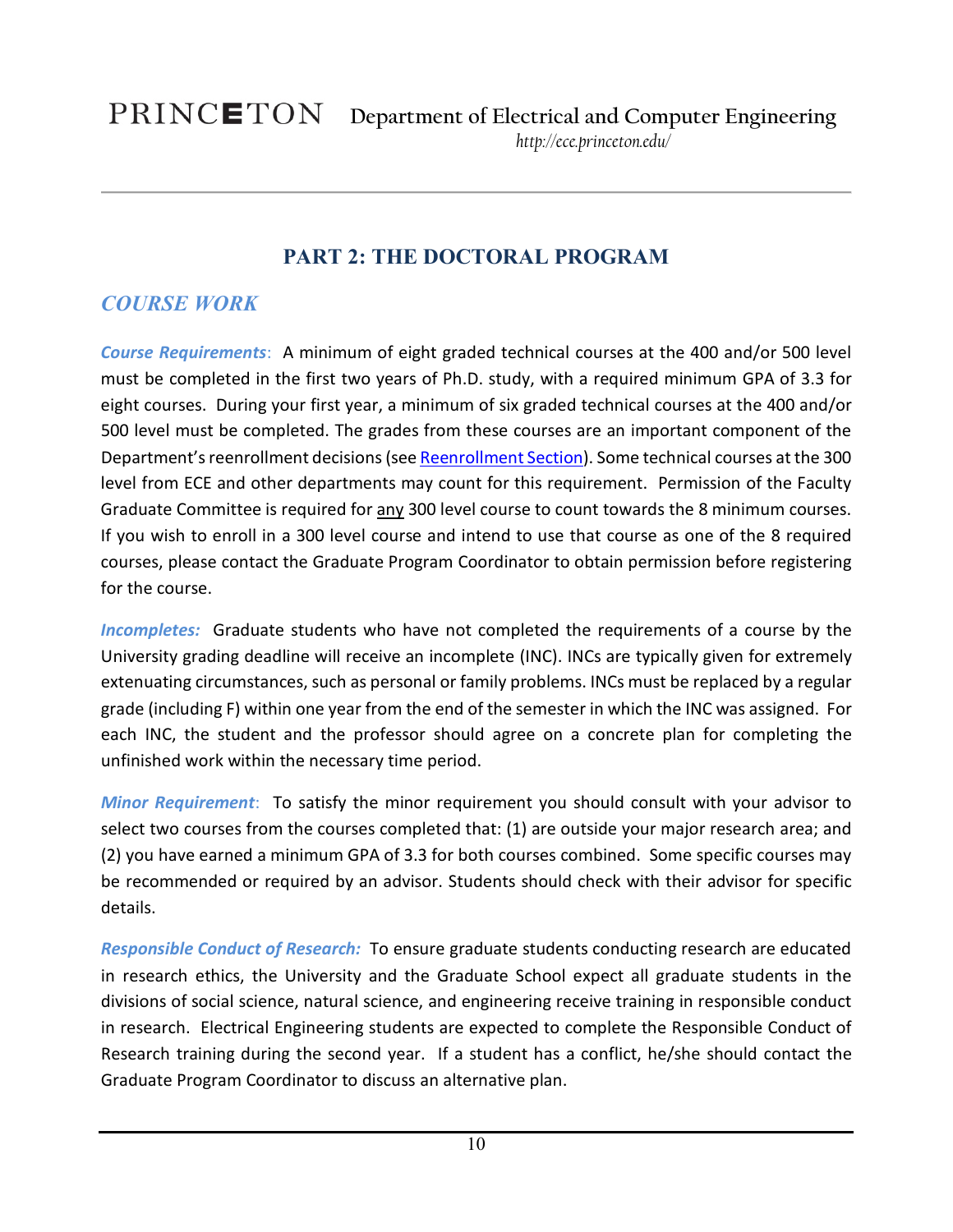### <span id="page-10-0"></span>*REENROLLMENT*

All graduate students must formally apply for reenrollment, annually. In the spring the Graduate Program Coordinator will notify all students when reenrollment is open and provide a deadline for completion of the reenrollment form, including a place for student comments. Plan to meet with your advisor before completing the reenrollment comments. After submitting the reenrollment form, your advisor will review, comment, and submit the reenrollment request to the DGS. The DGS will then review, comment, and submit the request to the Graduate School for processing. The Dean of the Graduate School makes all final reenrollment decisions for all students, based upon the departmental recommendations. The Graduate School will then notify all students of their reenrollment status.

First-year students should keep in mind that in order to be reenrolled into the second year of study with continuing Ph.D. candidacy, the following departmental requirements must be satisfied:

- Six graded technical courses at the 400 and/or 500 level, with a minimum GPA of 3.0. If a student has not completed six graded, graduate level courses by the end of the first year, readmission may be deferred, granted for fall term only, or declined, depending on the student's performance and any extenuating circumstances.
- A commitment from a faculty member to advise and support the student throughout their graduate studies.
- Completion of the University English language requirement, necessary for appointment as an Assistant-in-Instruction.

In order to be reenrolled into the third year of study with continuing Ph.D. candidacy, a student must satisfy the following departmental requirements:

- Eight graded technical courses at the 400 and/or 500 level, with a minimum GPA of 3.3.
- Successful completion of the General Exam (see General Exam section below).

In order to be reenrolled into the fourth and subsequent year of study with continuing Ph.D. candidacy, a student must make satisfactory research progress, as determined by the research advisor.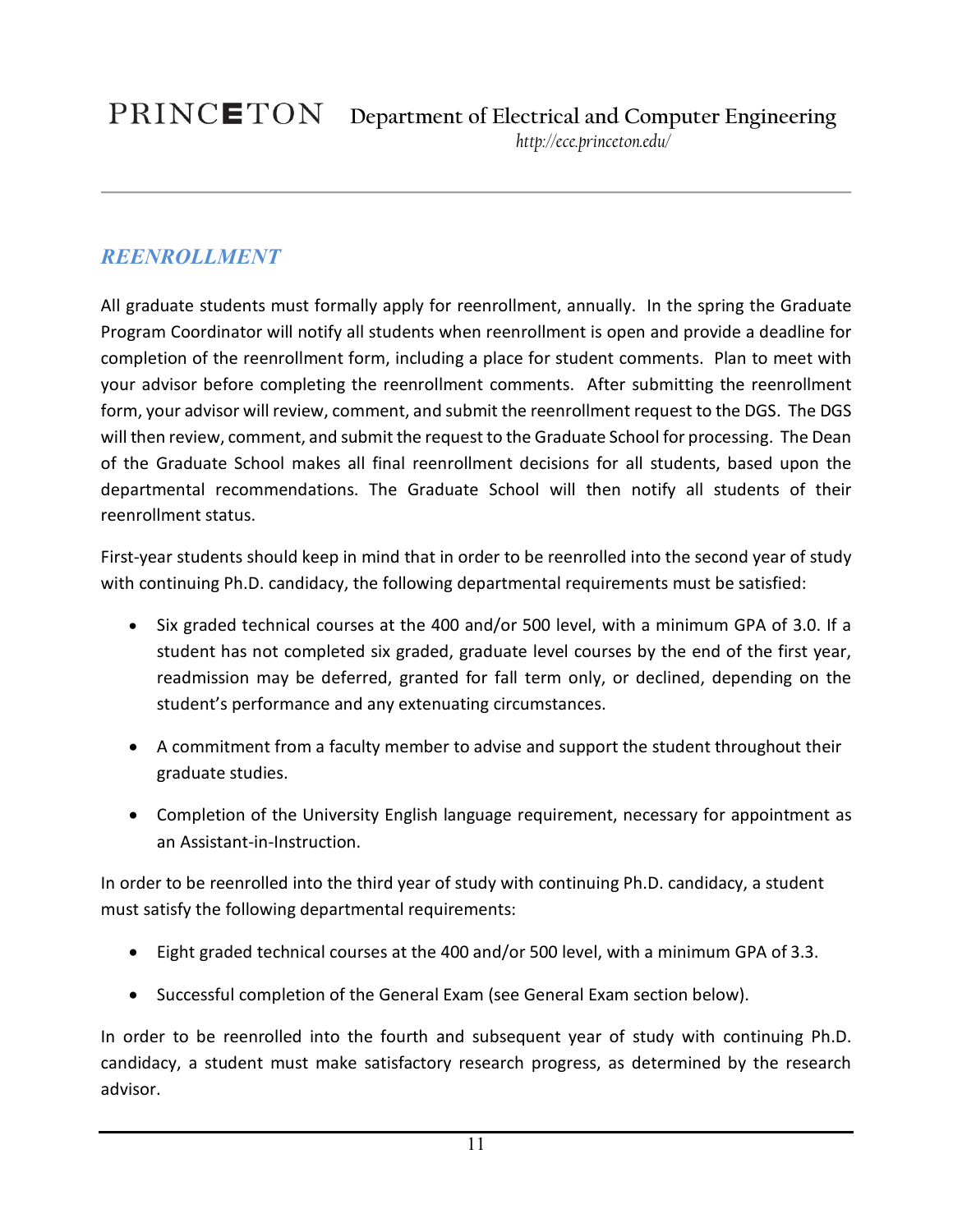### PRINCETON **Department of Electrical and Computer Engineering** *http://ece.princeton.edu/*

*Please note: Permission of the Faculty Graduate Committee is required for any 300 level course to count towards the 8 minimum courses. If you wish to do that, please contact the Graduate Program Coordinator to obtain permission before registering for the course.*

### <span id="page-11-0"></span>*FINANCIAL SUPPORT*

<span id="page-11-1"></span>*Academic Year Support:* Enrolled PhD students in good standing are supported with full tuition and a stipend set by Princeton University. All first-year Ph.D. students are supported by fellowships. After the first year, Ph.D. students in good standing can expect to be supported by Assistantships in Research (AR) and/or Assistantships in Instruction (AI), or some combination of the two. See below for more information on AI and AR appointments.

<span id="page-11-2"></span>*Summer Support:* Students should discuss their summer plans in advance with their research advisor. Students who continue their research on campus with their advisor can expect to receive support for the months of June and July. With the approval of the student's advisor, students may seek a summer research internship. Please see section on Internships for more information.

<span id="page-11-3"></span>*External Fellowships*: The Department recognizes that external fellowships are prestigious for our students and our department. Both new and continuing students are encouraged to apply for appropriate fellowships. More information is available at the [Graduate School's website.](http://gradschool.princeton.edu/costs-funding/sources-funding/external-funding)

Students receiving a fellowship from a non-Princeton source are expected to accept that award and to notify the Graduate Program Coordinator in writing of the award details. Award recipients should also complete the Graduate School [External Fellowship Form](https://gsapps.princeton.edu/externalfellowship/) . Students with external fellowships *may be* eligible to receive a bonus. Please see the [Graduate School website](https://gradschool.princeton.edu/policies/external-fellowships) for more information.

If you receive an external fellowship, please contact the Graduate Program Coordinator with the details of the fellowship.

### <span id="page-11-4"></span>*INTERNSHIPS*

<span id="page-11-5"></span>*Summer:* If you plan to hold an internship during the summer of 2022 (anytime between May 14, 2022 and September 1, 2022), the Graduate Program Coordinator should be notified of the details of the internship. International students with an internship in the US need to apply for Curricular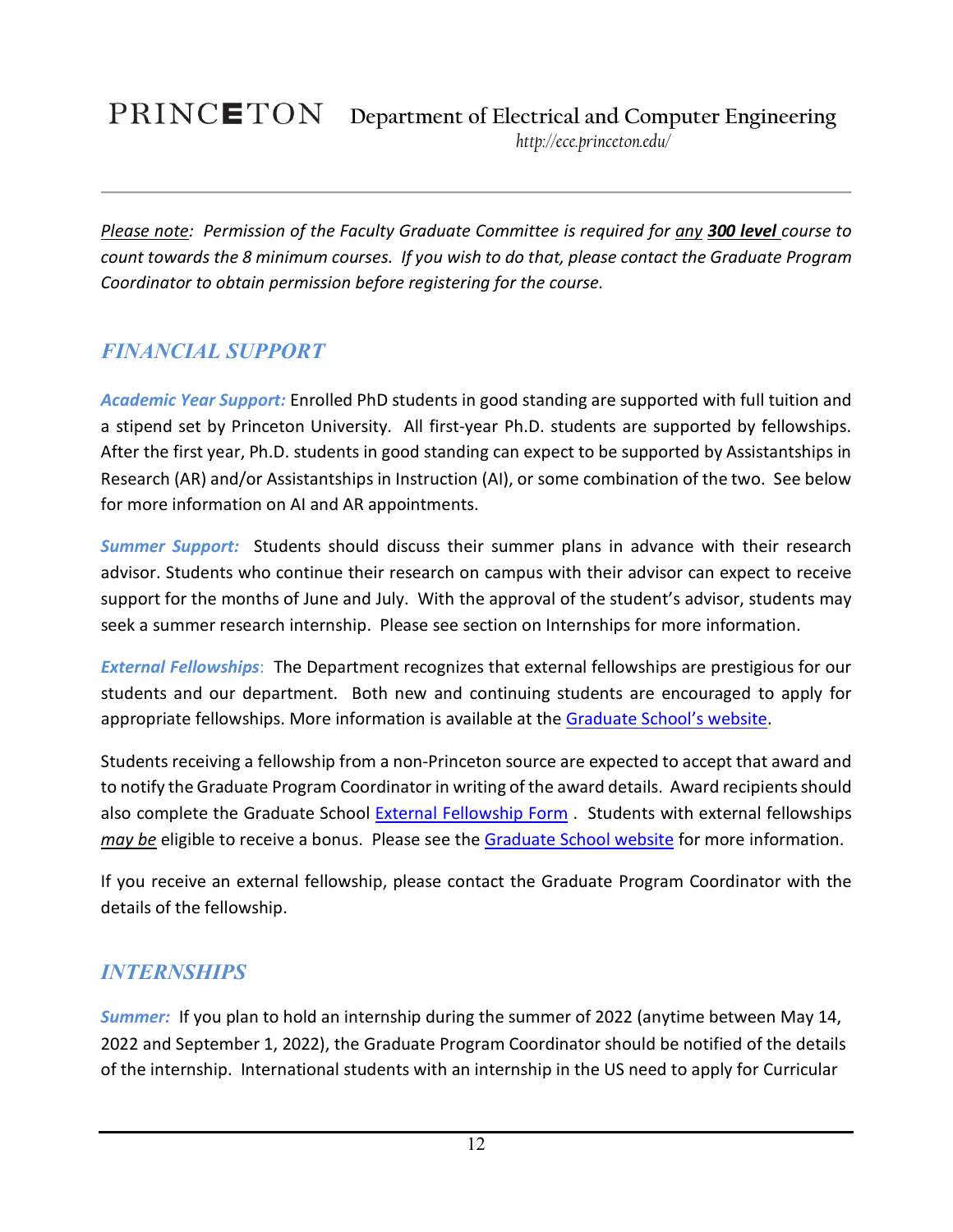# **Department of Electrical and Computer Engineering**

*http://ece.princeton.edu/*

Practical Training (CPT) and register for the Extramural Research Internship course, ELE515. Please contact the Davis International Center for more information on [Curricular Practical Training](https://davisic.princeton.edu/immigration/current-students/curricular-practical-training-cpt) (CPT).

<span id="page-12-0"></span>*Regular Academic Year***:** If you will hold an internship during any part of the regular academic year (August 1 to May 31) please notify the Graduate Program Coordinator of the details of your internship. Internships should be for at least half of the semester. You will need to transfer to *In Absentia* status which is an enrolled status but may effect on-campus housing. An international student with an internship in the USA will need to apply for [CPT](https://davisic.princeton.edu/immigration/current-students/curricular-practical-training-cpt) thru the Davis International Center and register for the Extramural Research Internship course, ELE514.

### <span id="page-12-1"></span>*THE GENERAL EXAM*

The General Exam consists of two components: (1) a research seminar; and (2) an oral exam. Both of these are to be completed prior to the end of the second year of study. The research seminar and oral exam are scheduled by the student and the student's advisor, during the General Exam period in the spring term of the second year, as set by the University. There should be at least 1 hour between the end of one component of the General Exam and the start of the second component. The performance of the Research Seminar and the Oral Exam are evaluated by the student's General Exam Committee (discussed below). Students must take the General Exam in the fourth term of the Ph.D. program during the General Exam period as set by the University. Requests for exemption must be made to the DGS. Failure to complete the General Exam by the end of the student's fourth term will be considered unsatisfactory academic progress, unless an exemption has been given.

<span id="page-12-2"></span>*General Exam Committee*: The General Exam Committee consists of at least three Princeton faculty members, one of which must be a departmental faculty member. The committee is selected by the advisor in consultation with the student. One member of the committee should be in a research field outside the student's immediate research.

<span id="page-12-3"></span>*Research Seminar*: The research seminar is a presentation of the student's research at Princeton, typically lasting about 45 minutes, followed by questions from the exam committee. The seminar is intended to demonstrate that the student is capable of independent research and has initiated a research topic that has the potential to lead to a doctoral dissertation.

<span id="page-12-4"></span>*Oral Exam*: The oral exam is administered by the student's General Exam Committee. It may be held one hour after the research seminar, or at a later date within one month of the Research Seminar.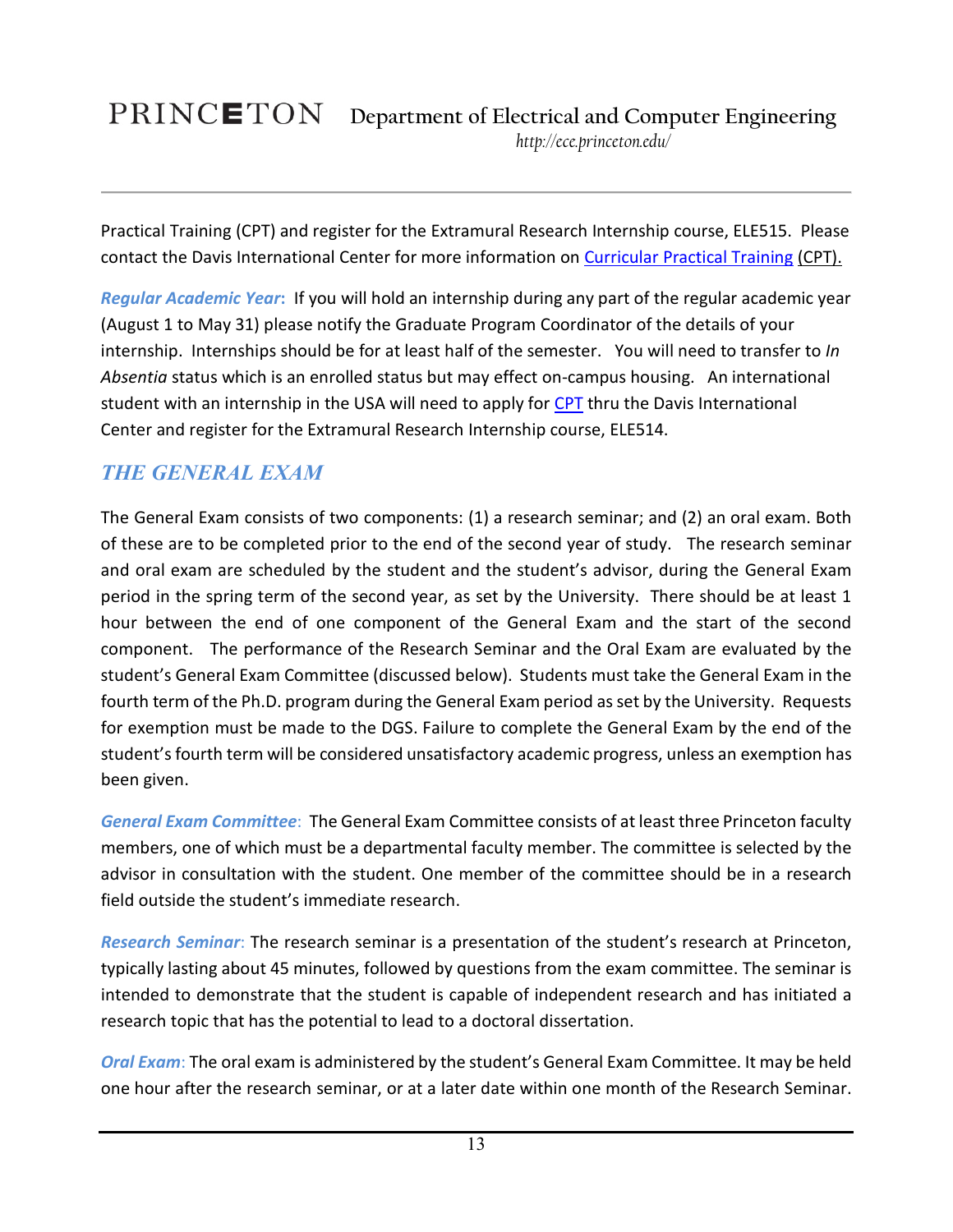A student should talk with the General Exam Committee regarding the topics of the Oral Examination.

<span id="page-13-0"></span>*Master of Arts (M.A.):* The M.A. degree can be earned by Ph.D. students en route to their Ph.D., after the student has: (a) completed the course requirements; (b) presented a research seminar approved by the student's General Exam Committee; and (c) passed the General Exam.

### <span id="page-13-1"></span>*PRE-FPO AND FPO COMMITTEE FORMATION*

At the beginning of your fourth year or eighth semester (by October 1st for Fall semester and by March 1st for Spring semester), you are expected to form your FPO committee. The intention of the committee is to provide you the opportunity for regular and meaningful interaction for an overall stronger intellectual engagement with the Faculty members, and to receive useful feedback regarding your research and dissertation work. This is also meant to help guide you through your research as you prepare for your pre-FPO and FPO. Once the FPO committee is formed, you are required to meet at least once a year (until your FPO) with your committee members to discuss your research progress, research plans and receive feedback. You will need to include information about your engagement with your FPO committee in your re-enrollment form. Your pre-FPO should be held at least six months before your planned FPO. Pre-FPO can be counted towards the requirement of your yearly meeting with your FPO committee. **Please see the details of pre-FPO under the section "Timeline to FPO".** Also, please see APPLYING FOR THE Ph.D. DEGREE for details on preparing for your defense, in particular with regards to selecting readers and FPO committee members.

### <span id="page-13-2"></span>*AWARDS*

Graduate students are eligible for a variety of internal awards, recognizing research and teaching achievements. Some of these awards and prizes are listed below. We encourage students to become familiar with these awards and strive to make themselves strong contenders.

### <span id="page-13-3"></span>*Department Awards:*

• *AI Awards:* AI awards are given each year to outstanding AIs from the prior academic year. Students must be nominated by the faculty*.*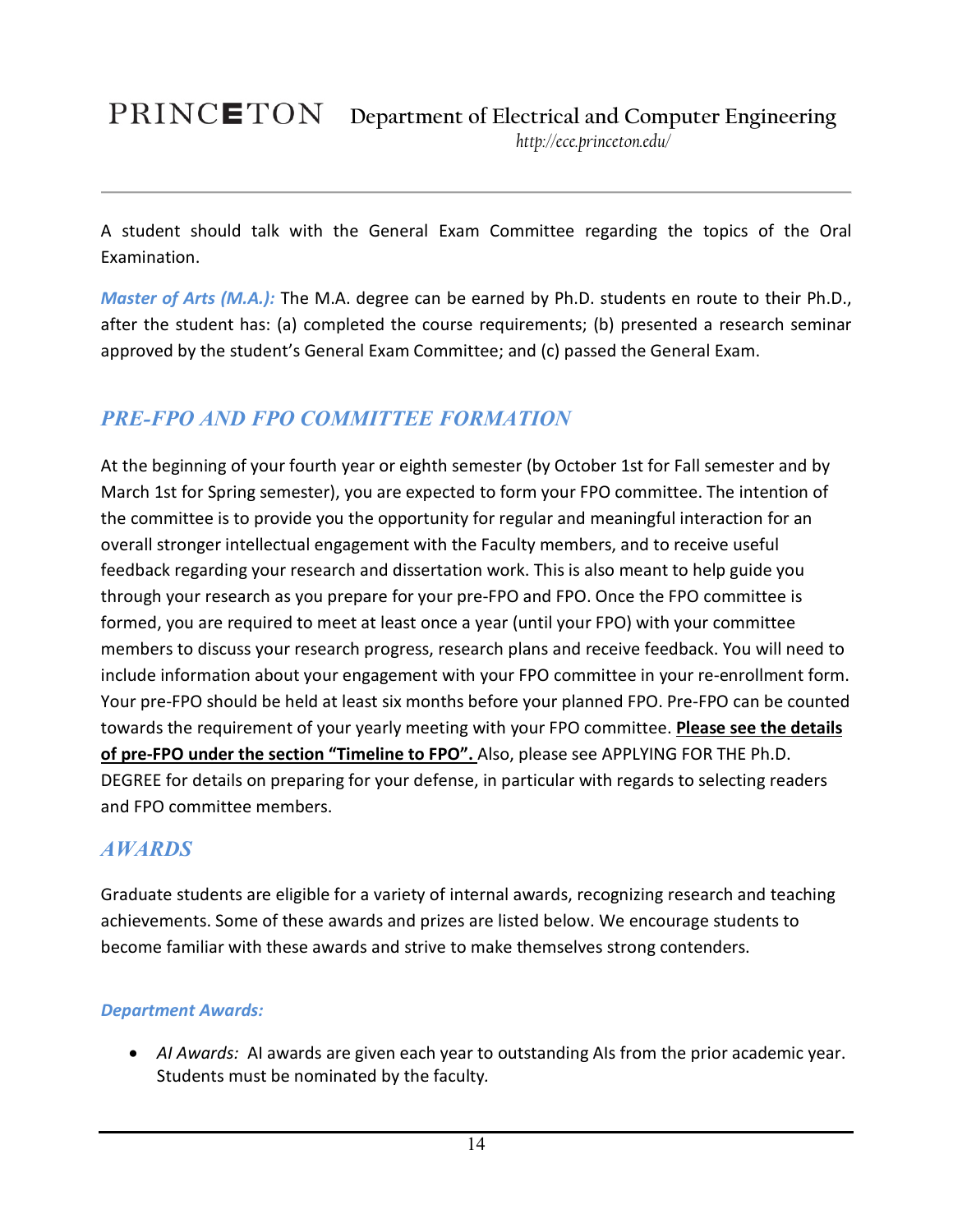## PRINCETON

- *Pramod Subramanyan \*17 Early Career Graduate Award:* This is awarded to Ph.D. students who have excelled during their first two years at Princeton. To be eligible for nomination, a second year student must have passed the General Exam with distinction by the end of their second spring semester. Students are nominated for this award by their advisor with two supporting letters provided by members of the General Exam Committee.
- *Bede Liu Best Dissertation Award in Electrical and Computer Engineering:* This award recognizes students who have completed an outstanding doctoral dissertation. Students who have submitted their dissertation and passed their FPO during the 12 months preceding the end of the Spring semester are eligible to be nominated for this award. Nominations are submitted by the student's advisor together with two supporting letters provided by either the readers or members of the FPO committee.

### <span id="page-14-0"></span>*SEAS Awards:*

- *School of Engineering Awards for Excellence:* These awards (formerly known as the Wu Prizes for Excellence) recognize senior Ph.D. students who have excelled in courses, research, and teaching during their time at Princeton. Students must be nominated by the Department.
- *Travel Awards:* The School of Engineering offers travel awards each semester. These awards recognize research accomplishments that have led to accepted conference publications. Apply [here.](https://engineering.princeton.edu/graduate-studies/travel-funds)

### <span id="page-14-1"></span>*University Awards:*

- *Honorific Fellowships:* Honorific fellowships are awarded by the Graduate School to students of outstanding academic promise and superior academic achievement. Students must be nominated by their department in time to hold the fellowship during a final year of regular enrollment or the first year of DCE enrollment. Fellows must agree not to teach or engage in any other remunerative activities during the year. Please see the Graduate School [website](https://gradschool.princeton.edu/costs-funding/sources-funding/fellowships/competitive) for more information.
- *Travel Awards:* Students can apply for travel awards from the Dean's Fund for Scholarly Travel. Please see the [website](https://gradschool.princeton.edu/costs-funding/sources-funding/travel-grants) for more information.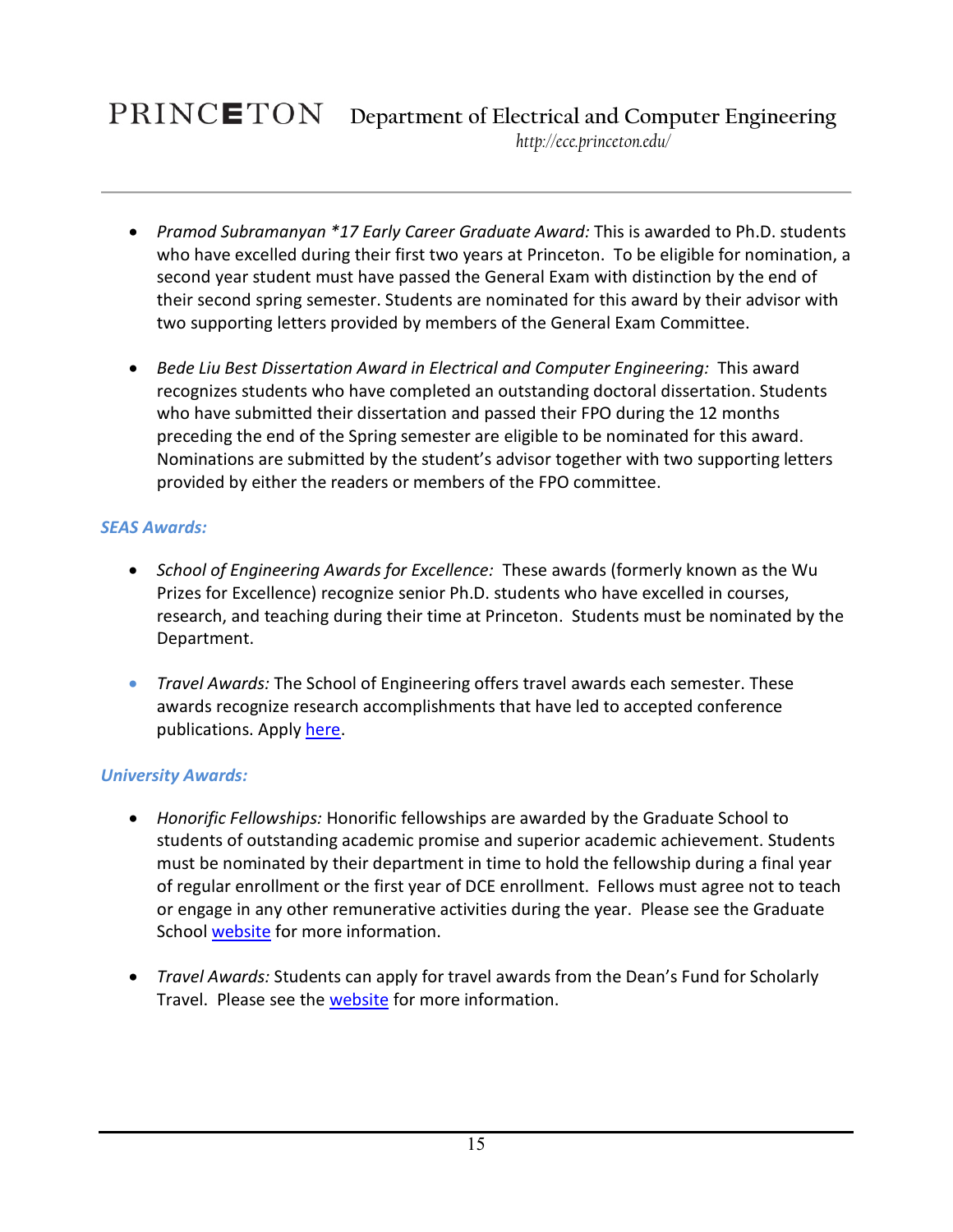### <span id="page-15-0"></span>*ASSISTANT IN RESEARCH (AR) and ASSISTANT IN INSTRUCTION (AI)*

<span id="page-15-1"></span>*Assistantship in Research (AR):* Students supported on AR appointments for part of the academic year are expected to be working on the associated research project during the portion of the academic year for which they are being supported.

<span id="page-15-2"></span>*Assistantships in Instruction (AI):* Assistantships-in-Instruction are an important component of the overall teaching effort of the University. AIs assist faculty in the teaching of courses. This can include classroom instruction, laboratory supervision, and grading. It is important to have a clear idea of AI responsibilities at the beginning of the term. Students holding non-Princeton fellowships may also be appointed (and receive additional compensation) as an AI. If you are interested in being an AI for a particular course, we suggest you contact the instructor for that course. The Graduate Office assigns AIs prior to the start of the term based on course enrollment. Every Electrical Engineering graduate student is required to hold one 3-hour AI.

The typical AI assignment is referred to as a "3-hour AI." The term "3-hour" refers to the number of hours the AI spends in contact with students each week. A student with a 3-hour AI should expect to spend 10 hours per week on the duties assigned by the course instructor. A 3-hour AI assignment is made in combination with an AR assignment. Students enrolled *In Absentia* may not hold AI assignments.

<span id="page-15-3"></span>*Required AI Training*: All students who serve as AIs are required to attend a training session administered by th[e McGraw Center for Teaching and Learning.](https://mcgraw.princeton.edu/graduates/ai-orientation) Failure to attend will jeopardize the financial support for that semester. Students who cannot attend the scheduled session should inform the Graduate Program Coordinator to arrange for an alternative training time.

### <span id="page-15-4"></span>*DEGREE REQUIREMENTS*

The average time to complete a Ph.D. is five years. However, students are encouraged to complete the degree requirements earlier if possible. Discuss your progress and a tentative timeline for your Ph.D. with your advisor at regular intervals.

<span id="page-15-5"></span>*PhD Degree Requirements*: In the first two years, students must complete eight graded, graduatelevel courses with a minimum grade point average (GPA) of 3.3. Six of these courses must be completed in the first year. In the second year, students are expected to demonstrate competence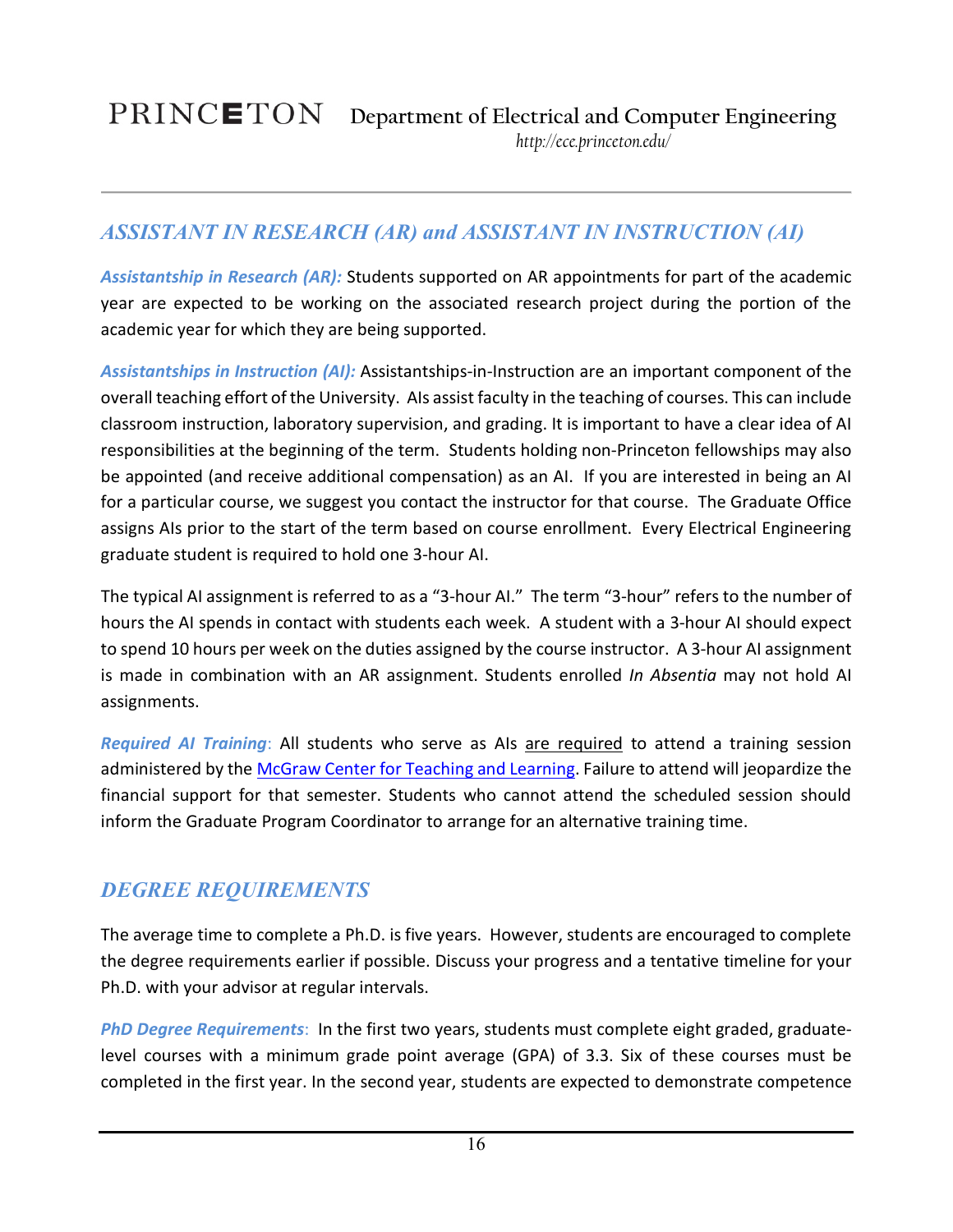in certain core subjects relevant to their chosen area of study, as determined by the General Examination. Each doctoral candidate must

- complete all course requirements (see page 10 *Course Requirements*)
- pass the [General Exam](#page-12-1)
- complete one 3 hour [AI appointment](#page-15-2)
- satisfy the [minor requirement](#page-9-4)
- complete the [responsible conduct in research training](#page-9-5)
- submit and successfully defend an original doctoral dissertation

<span id="page-16-0"></span>*M.S.E. Degree Requirements***:** The M.S.E. degree is typically awarded to students in the Ph.D. program who, for personal or academic reasons, cannot complete the Ph.D. degree. The M.S.E. is a terminal degree. To qualify for the M.S.E. degree a student must:

- Enroll as a full-time Ph.D. candidate for at least one academic year.
- Complete six graded graduate-level courses, with a GPA of 2.7 or better. Four of the courses must be 400 or 500-level graded ELE courses.
- Complete an M.S.E. thesis under the supervision of a faculty advisor.

### <span id="page-16-1"></span>*STUDENT STATUS*

There are two very broad student statuses for degree-seeking students: enrolled and unenrolled. Below are the Graduate School links explaining these status types. In order to change your status you must login to TigerHub and complete and submit the Status Change Request, along with the required documentation. Please note, student benefits can be affected by a change from enrolled to unenrolled status.

Before making a status change you should: (1) discuss the change with your advisor, the DGS or the Graduate Program Coordinator; and (2) check with the Davis International Center (if you are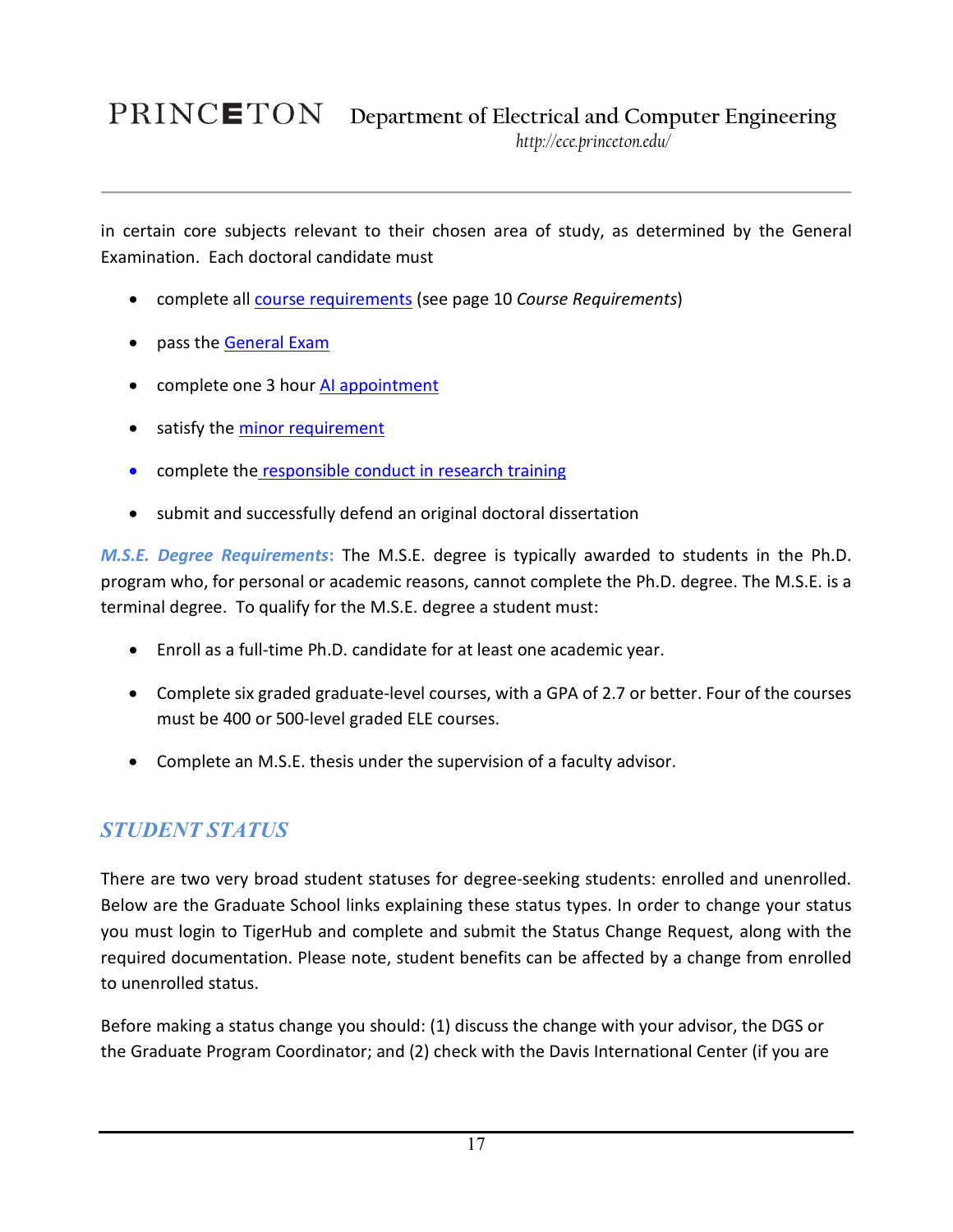# PRINCETON

an international student on a visa) about your visa standing after the change. For information on benefits affected with a status change, please see this [link.](https://gradschool.princeton.edu/sites/gradschool/files/docs/ACA/Benefit_Changes.pdf)

<span id="page-17-0"></span>*Regular Enrolled Status:* To retain your regular enrollment status, you must complete academic year sign-in in September, before the start of classes when notified to do so by the Graduate School.

<span id="page-17-1"></span>*In Absentia Enrolled Status:* This status is for students pursuing degree-related work but who are not in residence. Typically, this status is used if a student has an internship during the regular academic year or is working at another institution during the academic year. This status is only available to students who have successfully completed the General Exam requirement. To be considered for *In Absentia* status the following conditions must be met:

- Demonstrated need to use educational resources that cannot be obtained at Princeton
- Work away from Princeton will directly contribute to the student's degree progress

For more information about *In Absentia* status please see this *link*.

<span id="page-17-2"></span>*Dissertation Complete Enrollment (DCE):* Students who have not completed their degree within the department's normal program period (5 years or less) have the opportunity to be enrolled for up to 2 additional years in Dissertation Complete Enrollment (DCE). For more information on DCE, please see this [link.](https://gradschool.princeton.edu/academics/statuses/degree-seeking-statuses/dissertation-completion-enrollment-dce)

<span id="page-17-3"></span>*Leave of Absence Unenrolled Status:* Students who need to interrupt their studies temporarily for personal, medical, or professional reasons can apply for a Leave of Absence. For more information on Leave of Absence, please see thi[s link.](https://gradschool.princeton.edu/academics/statuses/degree-seeking-statuses/leave-absence)

<span id="page-17-4"></span>*Enrollment Terminated, Degree Candidacy Continues (ET/DCC):* Students who are continuing to make satisfactory progress toward completing their degree may enter Enrollment Terminated/Degree Candidacy Continues (ET/DCC) status if they are: (1) beyond the defined program length; (2) have exhausted DCE status; (3) chosen not to enter DCE status; or (4) must leave to pursue other opportunities, typically permanent employment. For more information on ETDCC status please see this [link.](https://gradschool.princeton.edu/academics/statuses/degree-seeking-statuses/enrollment-terminateddegree-candidacy-continues-etdcc)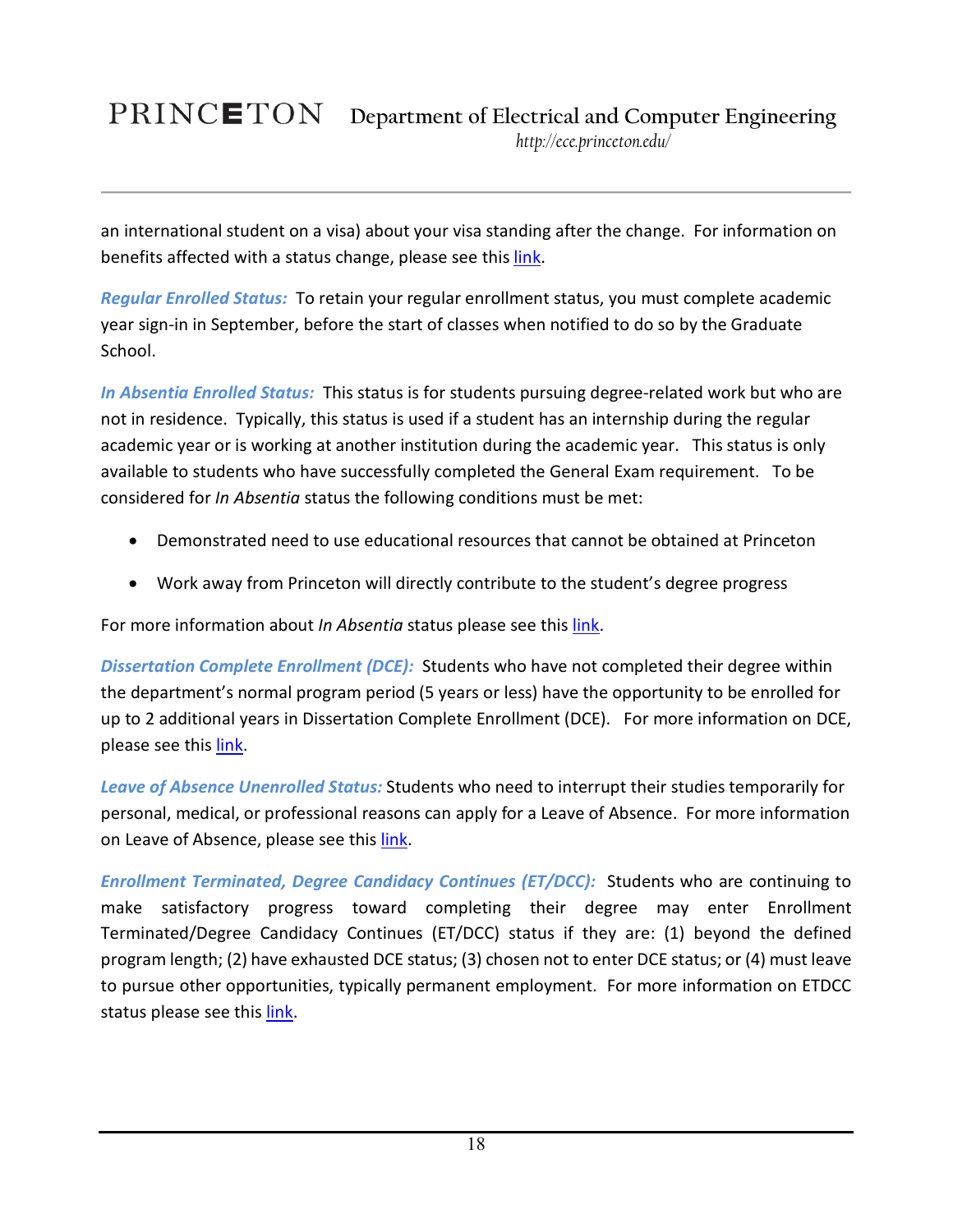### <span id="page-18-0"></span>*GRADUATE PROGRAM COMMITTEES*

<span id="page-18-1"></span>*Faculty Graduate Committee*: Each year the department chair appoints a faculty committee for the graduate program. The committee is chaired by the DGS. The members of this committee serve as departmental resources for students to contact beyond their academic or research advisors. For the 2021-22 academic year, the members of the Faculty Graduate Committee are:

| <b>Director of Graduate Studies</b>        |                                       |
|--------------------------------------------|---------------------------------------|
| Prof. Niraj Jha                            |                                       |
| B220, jha@princeton.edu                    |                                       |
| <b>Committee Members</b>                   |                                       |
| Prof. Minjie Chen                          | Prof. Paul Prucnal                    |
| 217 Andlinger Center, minjie@princeton.edu | E-Quad B-314, prucnal@Princeton.edu   |
| Prof. Nathalie deLeon                      | Prof. Mansour Shayegan                |
| E-Quad B-320, npdeleon@princeton.edu       | E-Quad B-408, shayegan@princeton.edu  |
| Prof. Jason Lee                            | Prof. Jeff Thompson                   |
| E-Quad C-328, jasonlee@princeton.edu       | E-Quad B303, jdthompson@princeton.edu |
| Prof. Sharad Malik                         |                                       |
| E-Quad B-224, sharad@princeton.edu         |                                       |
|                                            |                                       |

<span id="page-18-2"></span>*Graduate Student Committee*: The Graduate Student Committee (GSC) is organized in accordance with the University's ["Rights, Rules, and Responsibilities.](http://www.princeton.edu/pub/rrr/index.xml)" The Committee is elected each fall by the ECE department graduate-student body. The GSC is an important channel for expressing your ideas, concerns, and opinions about all aspects of graduate student life in the department, so consider joining! The GSC meets periodically with the Department Chair and DGS, with junior faculty candidates, and with the departments external Advisory Council. In addition, the GSC organizes a variety of social and academic activities. The Faculty Graduate Committee frequently solicits the opinions of the Graduate Student Committee and uses it as a sounding board for pending policy issues.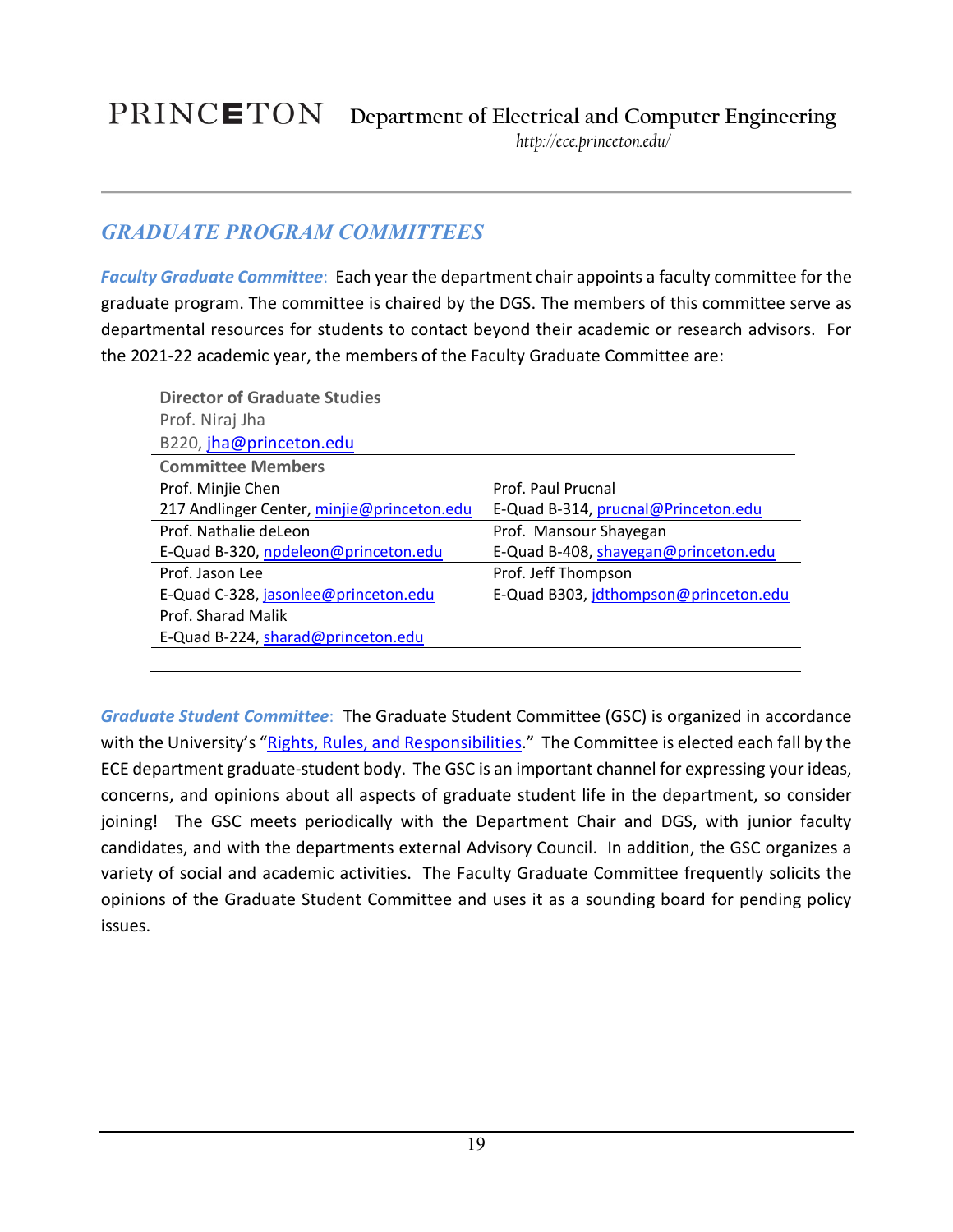### **PART 3: CLOSURE**

### <span id="page-19-1"></span><span id="page-19-0"></span>*APPLYING FOR THE Ph.D. DEGREE*

### <span id="page-19-2"></span>*Preparing for the Dissertation and Final Public Oral (FPO):*

The two final requirements of the PhD are:

- A completed dissertation that has been read and approved by at least two readers. Please see the section below on Selecting Readers;
- Successfully passing the Final Public Oral (FPO) Exam, an examination of the dissertation material. The FPO is the defense of the student's dissertation before a committee selected by the advisor in consultation with the student. During the FPO the student gives a formal oral presentation of their dissertation research. The presentation is followed by questions by the FPO Committee and others in attendance. After the question/answer period, the committee will make a final decision to recommend (or not) the granting of the Ph.D.

To be eligible to graduate with a Ph.D., a student needs to be in good standing with the University, have completed all departmental and Graduate School requirements, and submitted all the required paperwork by the degree deadline. In preparing for the FPO, students should review the information below, which outlines the process and timeline, and provides links to important policies and documents.

<span id="page-19-3"></span>*Degree Dates:* Degrees are conferred five times a year. The dates degrees are awarded correspond with the meetings of Princeton University's Board of Trustees, which confers advanced degrees. Dissertation title pages should reflect the month and year of the date the degree is conferred, not the actual date of defense. For a student to be awarded the Ph.D. on a degree date, the student must have successfully completed the FPO and returned all final paperwork to the Graduate School by the corresponding deadline.

<span id="page-19-4"></span>

| <b>Degree Deadline for 2021-22</b> | Degree to be Awarded on:     |
|------------------------------------|------------------------------|
| Tuesday, August 31, 2021           | Saturday, September 25, 2021 |
| Friday, October 29, 2021           | Saturday, November 20, 2021  |
| Thursday, December 30, 2021        | Saturday, January 22, 2022   |
| Friday, March 25, 2022             | Saturday, April 9, 2022      |
| Monday, May 9, 2022                | Tuesday, May 25, 2022        |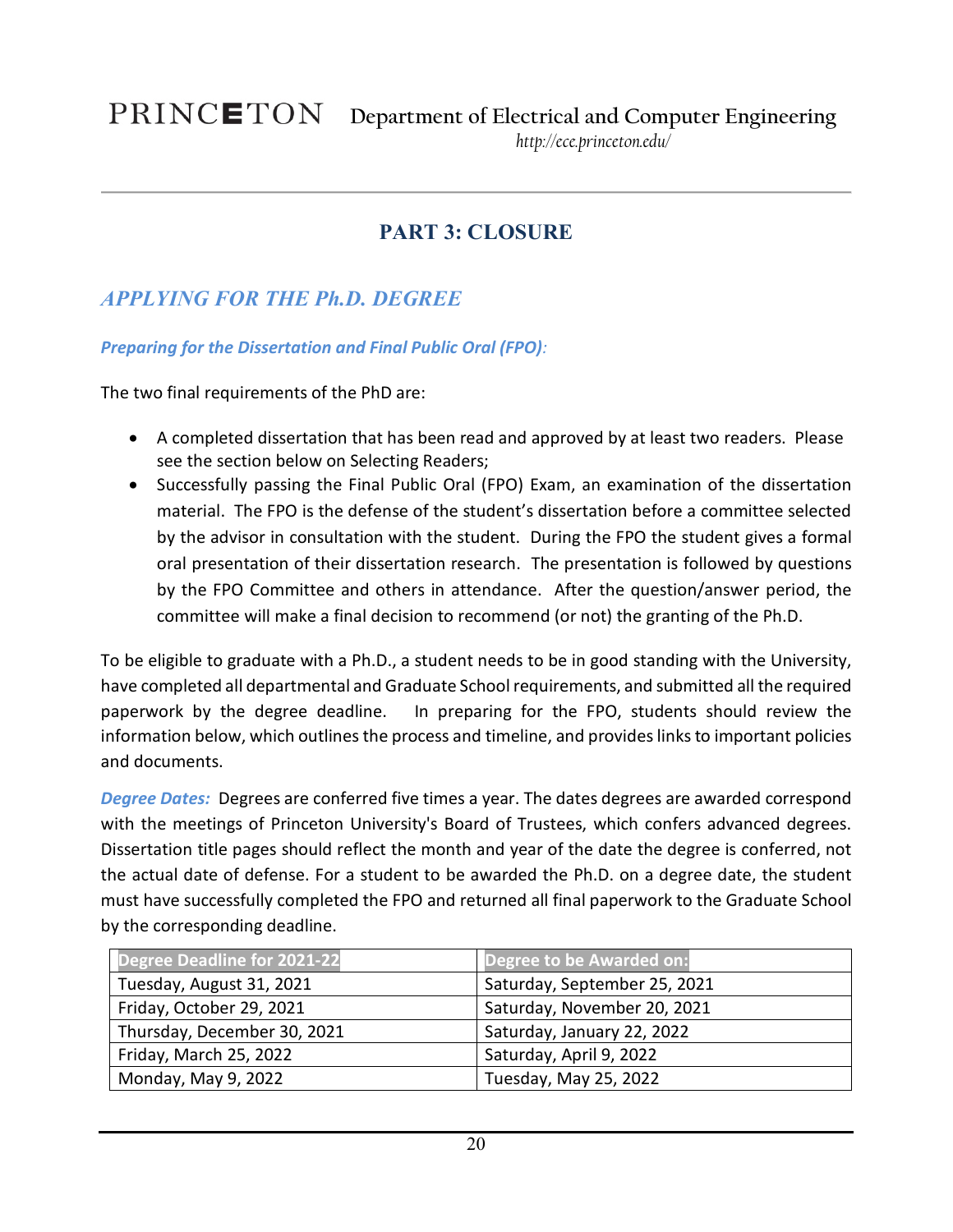<span id="page-20-3"></span><span id="page-20-0"></span>*Selecting Readers:* There must be at least two principal readers of a dissertation, normally members of the Princeton Faculty at the rank of Assistant Professor or higher. One of the two readers must be a current regular ECE faculty member, normally the student's advisor. If the student's advisor is outside ECE, a regular ECE department faculty member must be the second dissertation reader. Any non-Princeton reader must be of a comparable standing in a relevant branch in the scholarly community. Please forward the prospective reader's C.V. to the Graduate Program Coordinator for prior review and approval by the Graduate School.

| <b>Advising Scenario</b>              | <b>Reader Requirements</b>                               |
|---------------------------------------|----------------------------------------------------------|
| <b>ECE Advisor</b>                    | 2 readers, one must be a professor in ECE                |
| Non ECE advisor                       | 2 readers, one must be a professor in ECE                |
| Co-Advisor - both in ECE              | 3 readers, both advisors are typically readers           |
| Co-Advisor - both outside ECE         | 3 readers, both advisors are typically readers and 1 ECE |
|                                       | reader                                                   |
| Co-Advisor $-1$ ECE and 1 outside ECE | 3 readers, both advisors are typically readers           |

<span id="page-20-1"></span>*NOTE:* If all the members of the reader and/or the FPO committee, excluding the advisor, are from outside Princeton University, the committee will need to be approved by the ECE Graduate Committee.

*Selecting FPO Committee Members:* The FPO committee consists of three principal examiners, all at the rank of Assistant Professor or higher, at least two of whom have not been principal readers of the dissertation. One of the three examiners must be a current regular ECE faculty member, normally the student's advisor. If the student's advisor is outside ECE, a regular ECE department faculty member must be an examiner. If the student is co-advised, both advisors must be examiners in addition to two whom have not been principal readers. Any external examiner must be of a comparable standing in a relevant branch in the scholarly community. Please forward the prospective external examiner's C.V. to the Graduate Program Coordinator for prior review and approval by the Graduate School.

<span id="page-20-2"></span>*NOTE:* If all the members of the reader and/or the FPO committee, excluding the advisor, are from outside Princeton University, the committee will need to be approved by the ECE Graduate Committee.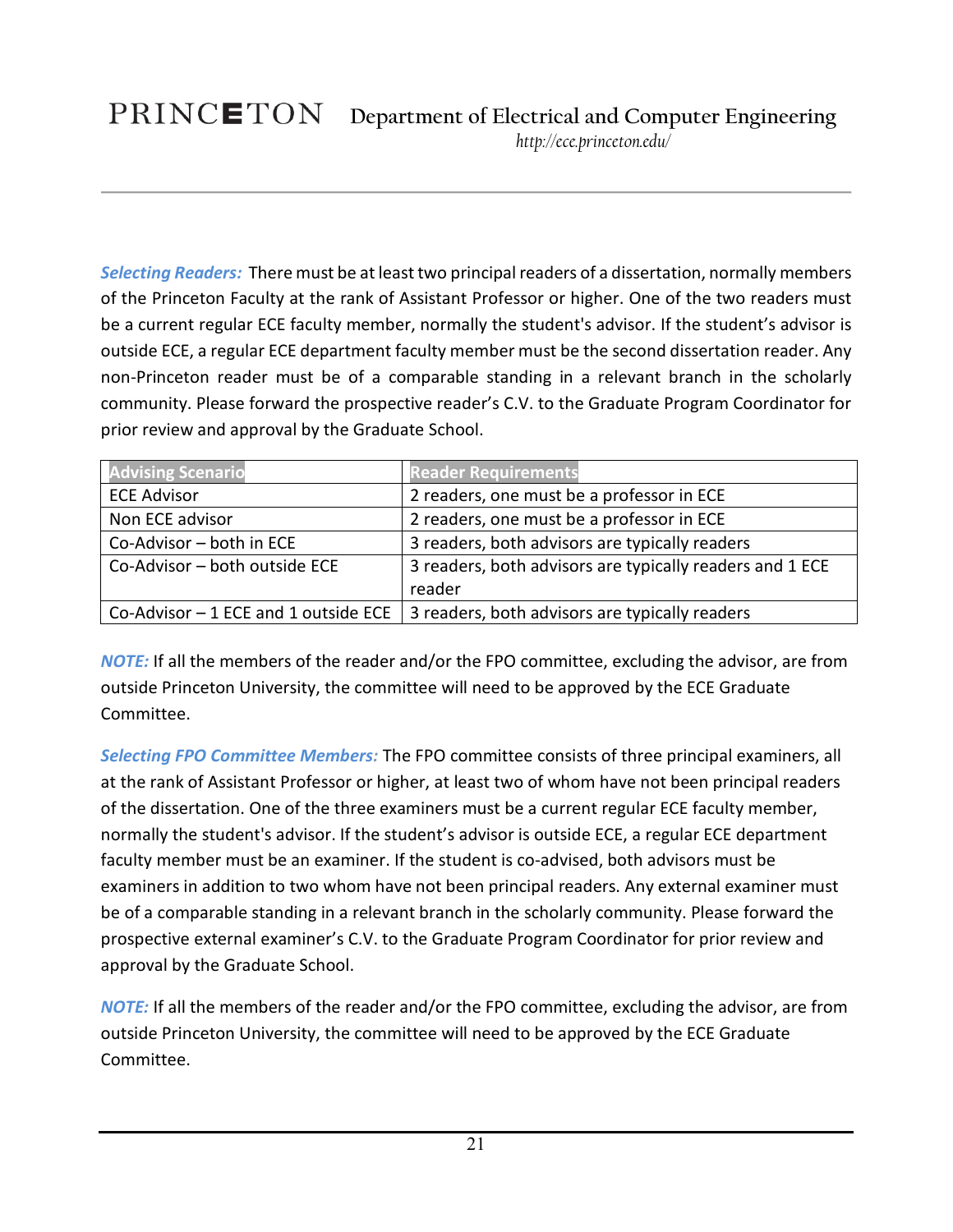*Embargoes:* The Graduate School can approve a two-year embargo of dissertation work, most often awarded to pursue book publication of dissertation materials. An embargo places a two-year hold on the online publication of the dissertation. Most dissertations will not require an embargo. For more information on embargoes review the Embargo Policy. An embargo must be requested when submitting the degree application by completing the Ph.D. Dissertation Embargo Request and Approval Form within the degree application system.

If a dissertation needs to be reviewed for possible patentable results and subsequent patent application either by the University or by a non-University agent, or if it must be reviewed by an outside sponsor for the proprietary information or results, then these processes must be completed before the student initiates the online advanced degree application process and the department requests for holding the FPO examination.

*Timeline to FPO:* Pre-FPO: At least six months prior to your FPO (or with the permission of the Director of Graduate Studies for another time), you must schedule and hold a preliminary FPO with your FPO committee present. The pre-FPO is meant to be an opportunity to give you valuable feedback by the committee.

At the pre-FPO presentation, you are required to:

- 1. Present research progress, results to date and future research plans, and a timeline to complete your dissertation work.
- 2. Similar to your FPO, give the information of your talk including the time/date of your pre-FPO, names of committee members, title and abstract to the Graduate Coordinator, who will announce the talk.

The pre-FPO presentation will be open to the public. Following the talk, the student and the committee members will meet privately where the student might be asked follow-up questions and given feedback regarding the presentation, research results and future research plans/directions. No formal grade will be given.

Typically, the same committee is expected to participate in both pre-FPO and FPO. However, due to Faculty unavailability or if the student chooses to change the FPO committee in consultation with the adviser at any time after the pre-FPO, such a change is certainly allowable. The student is expected to notify the graduate program coordinator in such a case.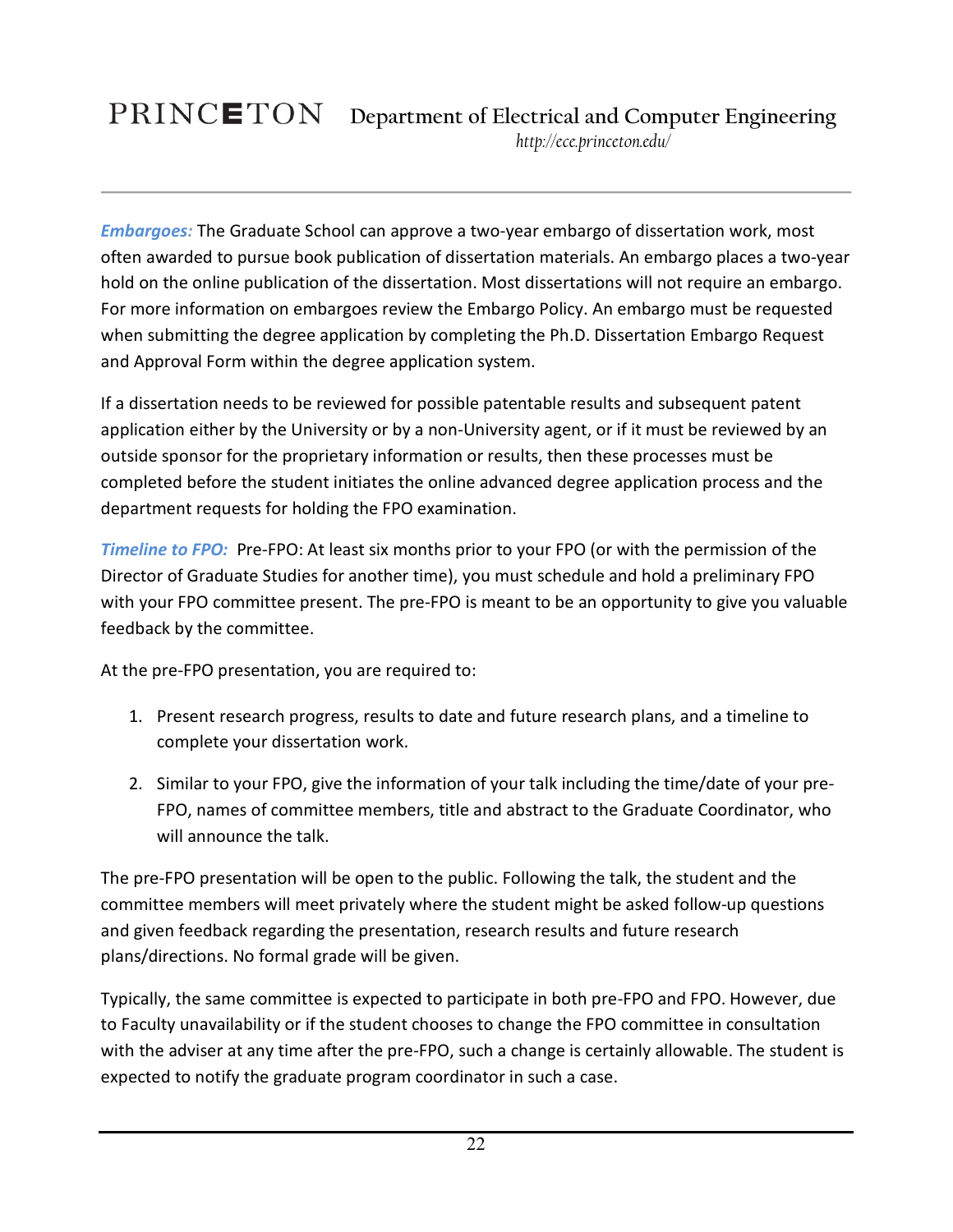### <span id="page-22-0"></span>*Timeline to FPO*

### <span id="page-22-1"></span>**More than two and half months before:**

- Review th[e Mudd Library Dissertation Format Requirements.](https://rbsc.princeton.edu/policies/masters-theses-phd-dissertations-submission-guidelines)
- Submit final chapters to your adviser(s) for review.
- Confirm your principal readers and examiners, and confirm that your committee meets the Graduate School and departmental requirements.
- Confirm your readers and FPO Committee members [\(Selecting Readers and FPO](#page-20-3)  [Committee Members\)](#page-20-3).
- Confirm FPO date, time, and location. Note: If you are serving as an AI in the semester that you are defending the dissertation, consult with the Graduate Program Coordinator about the FPO date to ensure that you may remain enrolled and eligible to serve as an AI through the end of the term. Enrollment continues only through the end of the month in which a student's FPO is held. Any exceptions must be discussed with Academic Affairs in the Graduate School.

### <span id="page-22-2"></span>**At least six weeks before:**

- Distribute final draft of your dissertation to readers.
- Incorporate suggested edits into dissertation.

### <span id="page-22-3"></span>**More than three weeks**

- If applicable, discuss the need to [embargo](https://gradschool.princeton.edu/policies/embargo) the dissertation with your adviser(s).
- If you have experimental data, computational date, and/or code that has been generated as part of your dissertation make sure your advisor/department has been provided access to and reviewed all relevant data and/or code related to the dissertation before the department submits your application to the Graduate School.
- <span id="page-22-4"></span>• Complete the advanced degree application through [TigerHub.](https://registrar.princeton.edu/tigerhub) For an application to be considered complete, the following materials (as PDFs) must be included: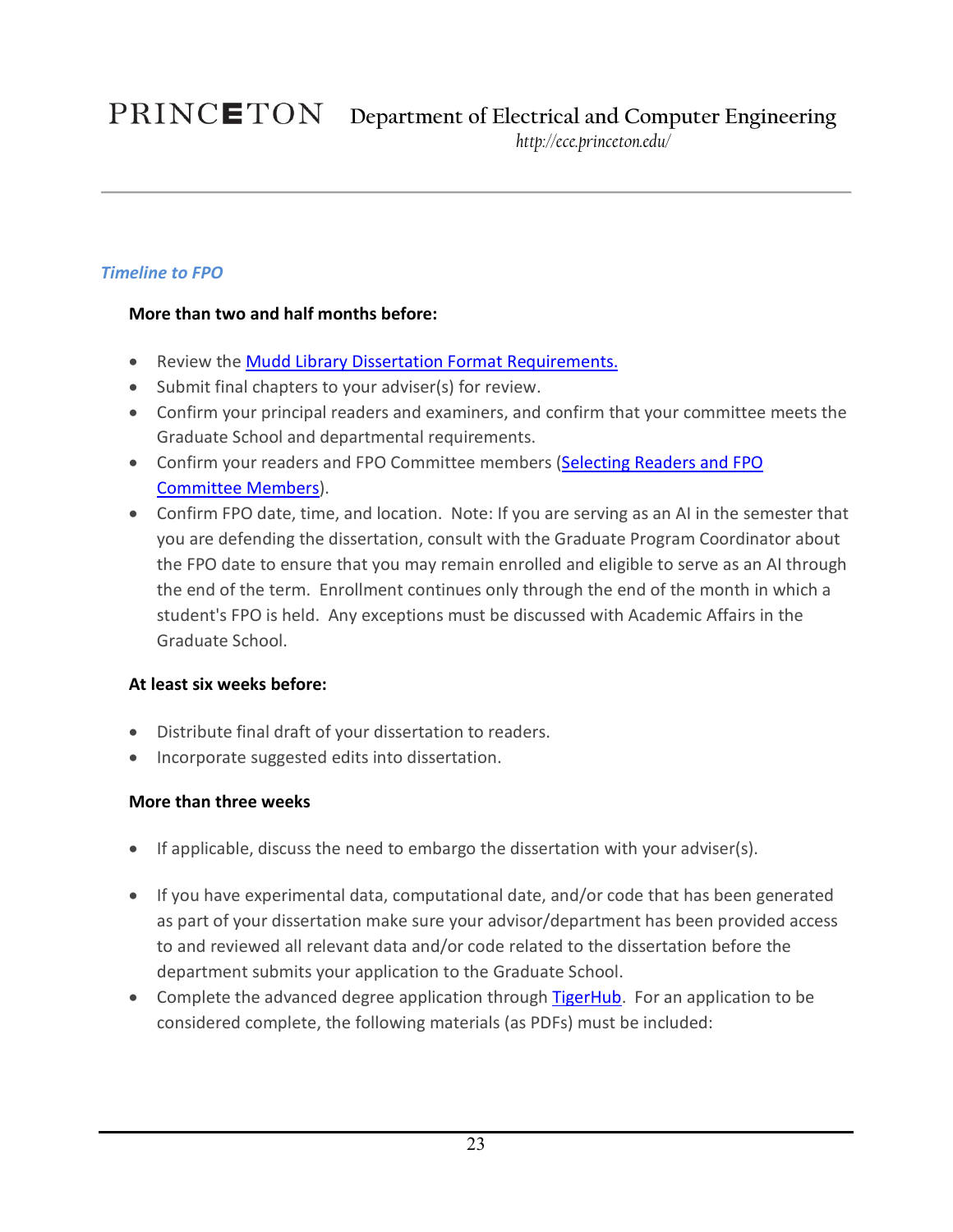## **Department of Electrical and Computer Engineering**

*http://ece.princeton.edu/*

### *Materials submitted electronically by the student*

- o A .pdf of the title page, correctly formatted (Degree date is when the degree is awarded)
- o A .pdf of the abstract, 350 words or less
- o Ph.D. Dissertation Embargo Request and Approval form (if applicable)
- o A C.V. of any external examiner or reader, previously approved the Graduate School [\(Selecting Readers and FPO Committee Members\)](#page-20-3)
- o Prior Presentation, Publication and Co-Authorship Information. In addition to filling out the on line section of your application, fill out the ["Prior](https://gradschool.princeton.edu/sites/gradschool/files/508_PHD_Dissertation_Report_Form.pdf)  [Presentation/Publication and Co-Authorship Form"](https://gradschool.princeton.edu/sites/gradschool/files/508_PHD_Dissertation_Report_Form.pdf) and have your adviser review/approve and email to the Graduate Coordinator Office.

### <span id="page-23-0"></span>*Materials electronically submitted by the department*

- o Reader reports completed and signed by principal readers of the dissertation emailed to the Graduate Program Coordinator Office.
- o Prior Presentation/Publication and Co-Authorship form emailed to the Graduate coordinator Office.
- o Request to hold final public oral approved by the DGS.

### <span id="page-23-1"></span>**Three days before:**

• Confirm that your FPO announcement has been posted

### <span id="page-23-2"></span>**Day of FPO:**

- Defend!
- Remind your adviser to email the Graduate Program Coordinator with the FPO results and the names of the committee members present.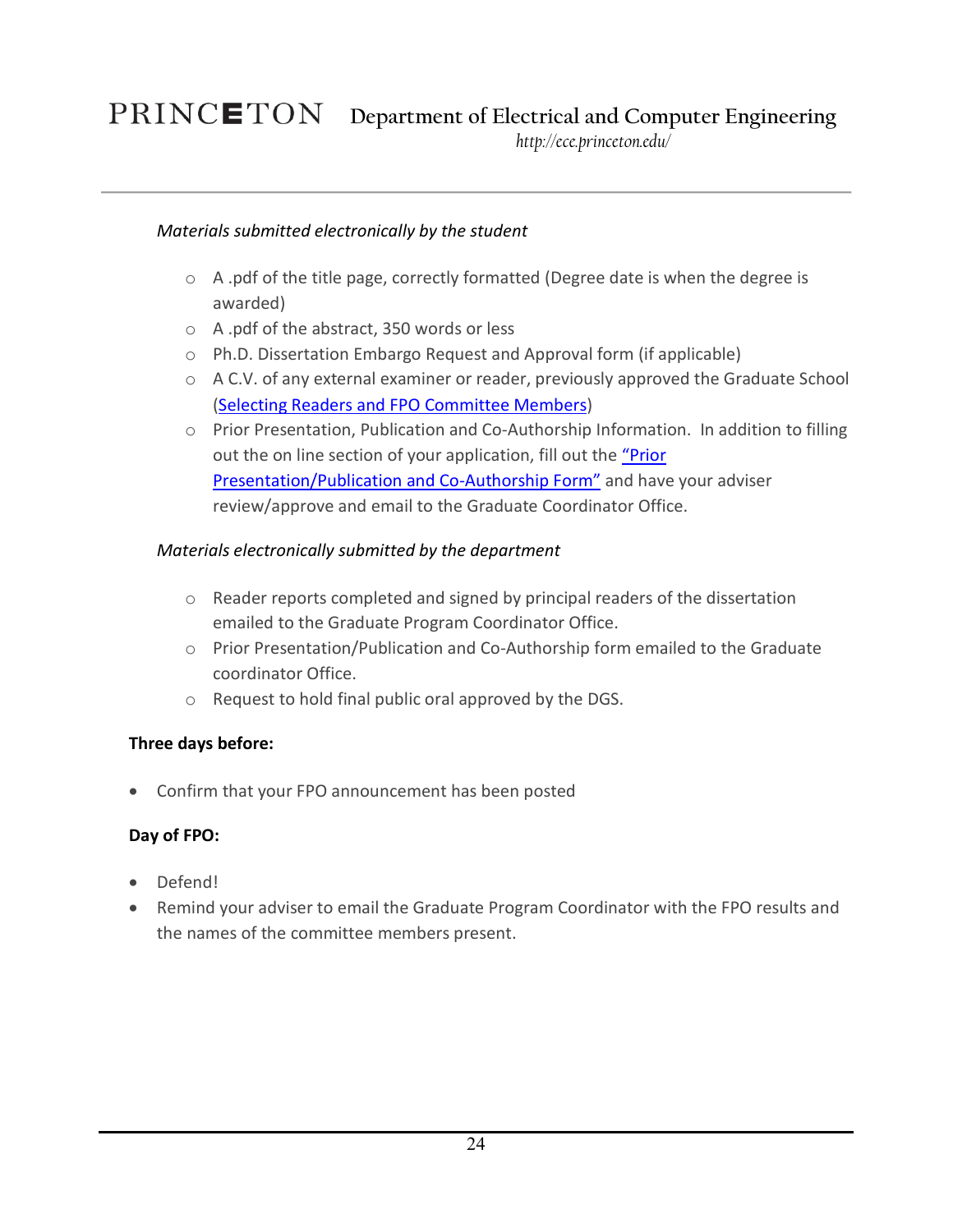### *Following the FPO*

Before submitting final paperwork to the Graduate School, graduate students must take the following steps:

- Submit dissertation PDF to Princeton's [ProQuest ETD site\(](http://www.etdadmin.com/princeton)link is external), paying any applicable publishing and copyright fees (the Graduate School requires traditional or open access publication and does not allow publication restrictions);
- Complete the **Survey of Earned Doctorates** (link is external) (hard copy of the "Certificate of Completion" page of the SED);
- Complete the **Exit Survey** (hard copy of the "Confirmation of Completion" page must be submitted);
- Complete the checkout process for students departing the University in [TigerHub.](https://registrar.princeton.edu/tigerhub)
- ECE Department [Exit Info Form.](https://ee.princeton.edu/sites/ee/files/exitinfoform-gs.pdf) Please update it with your current address, job and email information.
- Clean out desk and return desk/office/lab keys.

**Once all actions are complete, graduate students must log in to** [TigerHub](https://registrar.princeton.edu/tigerhub) **to complete the submission of the final paperwork process. All final paperwork is normally submitted immediately following the successful completion of the FPO examination, but in no case later than two weeks after the defense or by the degree deadline, whichever comes first.**

**Review Mudd Library [\(link is external\)Ph.D. Dissertation Submission Guidelines\(link is](https://library.princeton.edu/special-collections/policies/masters-theses-and-phd-dissertations-submission-guidelines)  [external\)](https://library.princeton.edu/special-collections/policies/masters-theses-and-phd-dissertations-submission-guidelines) (updated 12/21/2021).**

<span id="page-24-0"></span>Most Ph.D. students on the April 2022 and future degree lists will not be required to submit a bound copy to the Mudd Manuscript Library.